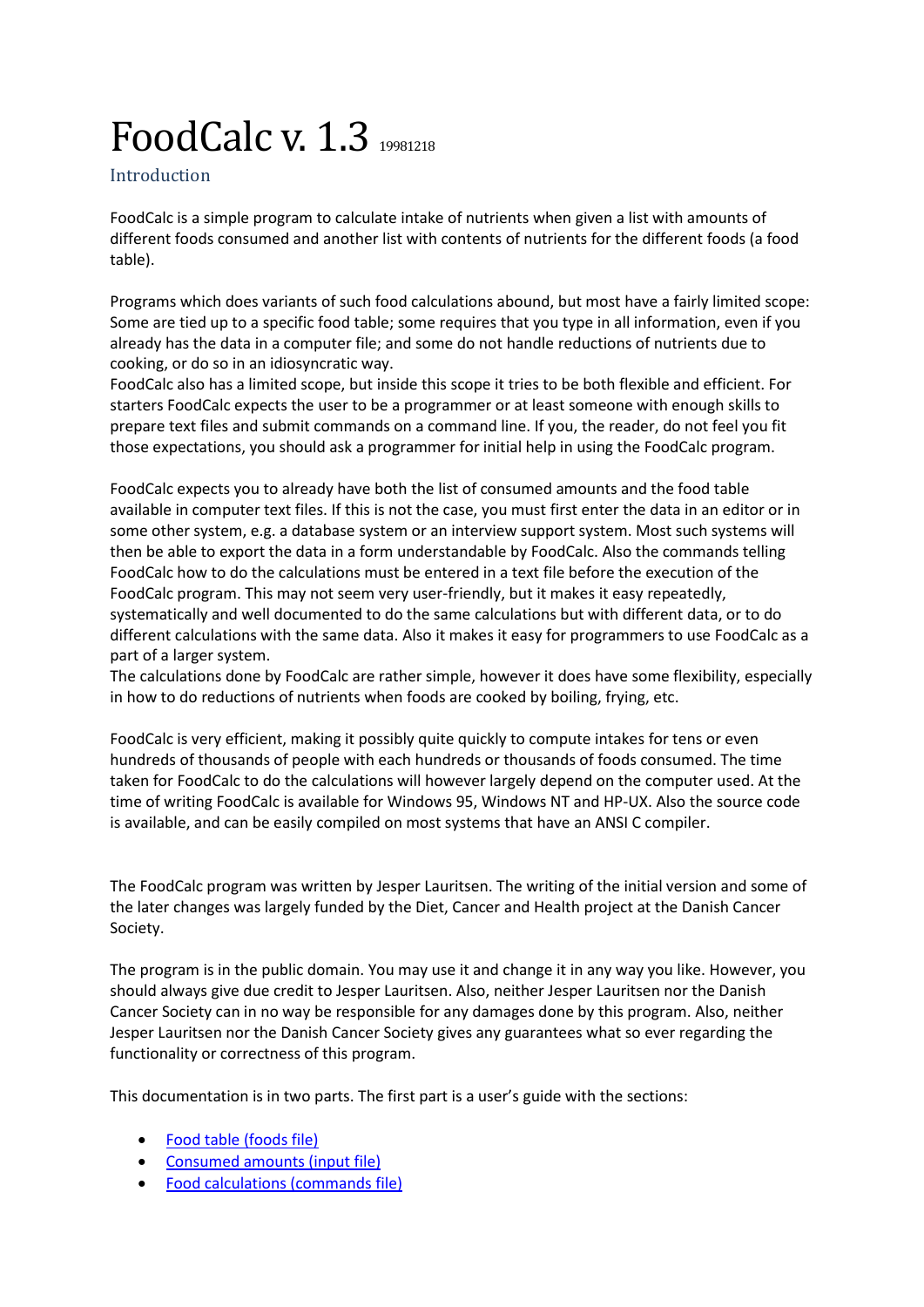- o [Group by](#page-4-0)
- o [Transposing](#page-5-0)
- o [Cooking](#page-5-1)
- o [Calculating new fields](#page-6-0)
- **[Groups files and more than one foods file](#page-7-0)**
- [Recipes files](#page-8-0)
- [Reducing from input and recipes](#page-10-0)
- [Weight reductions](#page-11-0)
- [Recipe reductions](#page-11-1)
- [Calculating recipe set fields](#page-12-0)
- [Non-edible part](#page-12-1)
- [Selecting foods](#page-13-0)

The second part is a reference guide with the sections:

- [Data files](#page-14-0)
- [Commands files](#page-16-0)
- [Commands](#page-16-1)
- [Calling FoodCalc](#page-17-0)
- [Version history](#page-30-0)

The reference guide also have detailed information about all the commands[: Log:,](#page-18-0) [Verbosity:,](#page-18-1) [Commands:,](#page-18-2) [Save:,](#page-19-0) [Decimal point:,](#page-19-1) [Separator:,](#page-19-2) [Comment:,](#page-19-3) [Blip:,](#page-20-0) [Foods:,](#page-20-1) [Groups:,](#page-20-2) [Recipes:,](#page-21-0) [Food](#page-21-1)  [weight:,](#page-21-1) [Ingredients:,](#page-22-0) [Cook:,](#page-22-1) [Weight cook:,](#page-22-2) [Set:,](#page-23-0) [Group set:,](#page-23-1) [Recipe set:,](#page-23-2) [No-calc fields:,](#page-24-0) [Text fields:,](#page-24-1) [Input:,](#page-24-2) [Input format:,](#page-25-0) [Input fields:,](#page-25-1) [Input \\*fields:,](#page-25-2) [Input scale:,](#page-25-3) [Cook field:,](#page-26-0) [Reduce field:,](#page-26-1) [Weight](#page-26-2)  [reduce field:,](#page-26-2) [Recipe reduce field:,](#page-27-0) [Recipe weight reduce field:,](#page-27-1) [Non-edible field:,](#page-27-2) [Output:,](#page-28-0) [Output](#page-28-1)  [format:,](#page-28-1) [Output fields:,](#page-28-2) [Transpose:,](#page-29-0) [Group by:,](#page-29-1) [Where:.](#page-29-2)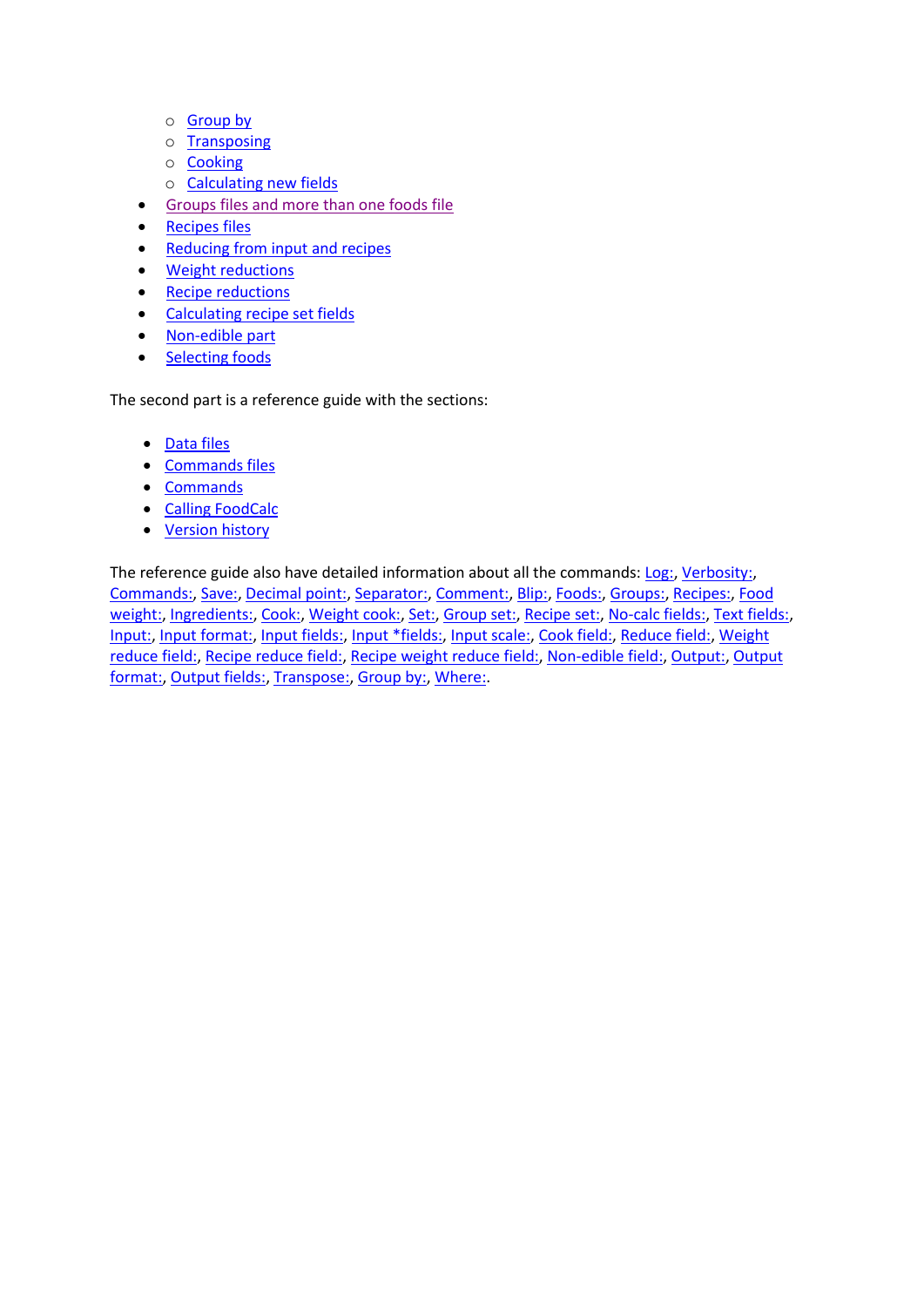# <span id="page-2-0"></span>**Food table (foods file)**

The basis for the calculations is a database with the contents of nutrients for different foods – this is what we call a food table. As nutrients FoodCalc understands both macro nutrients (total energy, total fat contents, total protein contents, etc.) and micro nutrients (vitamins, minerals, etc.) (it would perhaps be more correct to talk about food components instead of nutrients). Indeed FoodCalc does not distinct between different types of nutrients (except possibly by some rule you specify for reductions when cooked). Also FoodCalc treat all foods in the food table equal, and the foods may be basic foods, composite foods, or even whole meals.

Each food must be identified by a number, which we call the food id. The numbers must be positive integers, but they do not need to be consecutive and you can choose any numbering scheme you like.

For each food should be listed the values specifying the contents of each nutrient. All such values should be given with respect to the same amount of the food. Typically you will specify the values for 100 g of the food (we call this the food table amount), but you may choose any amount, as long as you use the same amount for all nutrients and for all foods. You do not normally have to specify the food table amount explicitly, but it may be a good idea to do so anyway, and we will return to how to [do that.](#page-8-0)

The units of each nutrient may be different (but each nutrient should off course be specified in the same units for all the foods).

The food table must be in the form of a [text file.](#page-14-0) This means you must prepare it with a text editor, a word processor (where you export to a text file) or perhaps export it from some database system. We call such a file a foods file. The following is an example of a very small foods file:

foodid, energy, fat, water, vit d, calcium 381,766,12.1,68.9,0.60,7.0 1146,949,0.2,44,0,0

The first line lists the names of the columns in the table. We call the columns for fields, so we say the first line is a list of the field names. Each field is either a food id (food#) or a nutrient (energy, fat, etc.) (Later we will introduce other types of fields). Although it is not stated explicitly, this example specifies all values per 100 g of the foods (which are defatted pork collar and apricot marmalade from th[e Danish national food table\)](https://frida.fooddata.dk/). The nutrients are total energy in kJ, total fat in g, total water in g, vitamin D in µg, and calcium in mg. But note that all we specify is the names of the fields. It is very important to note that FoodCalc does not handle missing values. If you leave out values from the table, FoodCalc will simply use zero for such values.

# <span id="page-2-1"></span>**Consumed amounts (input file)**

How you express the consumed amounts of different foods will of course depend somewhat on how you collected this information. As a minimum you must specify a list with food id and the amount consumed. The food id must of course be defined in the food table. The amount can be in grams, in pounds, or in any other unit, but you must of course use the same unit consistently. You do not have to use the same unit as you use in the food table. You can have any number of additional values like person identifications, food occasion identifications, etc.

Again the information must be in a [text file,](#page-14-0) and we call such a file an input file. The following is a small example: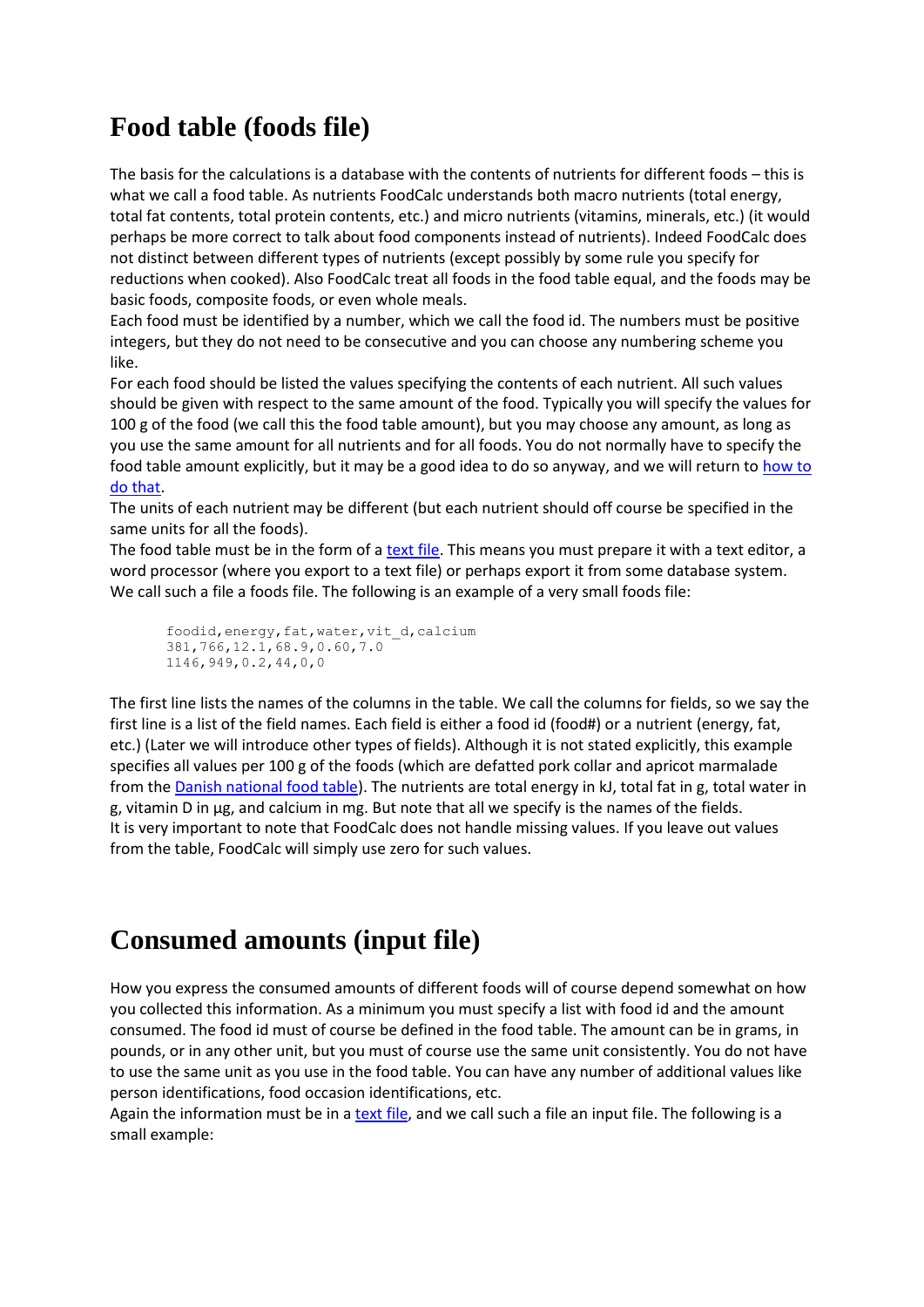```
Person_id,food,amount
101,381,9
101,1146,20
102,381,11.5
```
Again the first line names the fields (we have three fields here). In this example the file contains information about a number of persons, which each has consumed a number of foods (this could for example be data from a food frequency questionnaire or perhaps from a food diary). The first field, "person id", identifies the person. The second field, "food", identifies the food consumed. The third field, "amount", is the amount consumed in grams.

# <span id="page-3-0"></span>**Food calculations (commands file)**

When you want to do food calculations, you will always need at least three [text files:](#page-14-0) th[e foods file;](#page-2-0) the [input file;](#page-2-1) and [a commands file](#page-16-0) that specifies how to do the calculations.

Let us say we have the foods file in the example above in the file "foods.txt" and the input file in the other example above in the file "input.txt". If we want to get consumed nutrients for each consumed food we need the following simple commands file:

; this is an example [Foods:](#page-20-1) "foods.txt" foodid [Input:](#page-24-2) "input.txt" food amount [Input scale:](#page-25-3) 0.01 ; = 1/100 [Output:](#page-28-0) "output.txt"

The commands file can contain comments in lines starting with a semi-colon. You can also have comments at the same line as a command, starting with a semi-colon (as after the ["Input scale:"](#page-25-3) command in the example above). Commands in the file are each on one line, and such command lines always start with the name of the command followed by a colon and then the arguments to the command. Most commands can be entered in any order and FoodCalc does not differentiate between upper and lower case letters.

The ["Foods:"](#page-20-1) command specifies the name of the file containing the food table and the name of food id field. The ["Input:"](#page-24-2) command specifies the name of the file containing the consumed amounts and the name of the food id field and the amount field in that file. The ["Input scale:"](#page-25-3) command specifies the proportion between the units of the input file amount and the food table amount. I this example the units of the input file is grams and the food table amount is 100 grams, giving an input scale value of 0.01 (=  $1/100$ ). Finally the ["Output:"](#page-28-0) command specifies the file name of the file where the resulting values are written.

If the commands are in the file "example.fc", we can execute the calculation be entering the following at a command prompt (a DOS-prompt or a UNIX shell-prompt, depending on your operating system):

```
foodcalc example.fc
```
This will make a log file with the name "example.log", telling a little about what was done and if there were any errors. After running FoodCalc you should always check for errors in the log file. The log file looks like this:

FoodCalc v. 1.2 Tue Jun 09 16:25:24 1998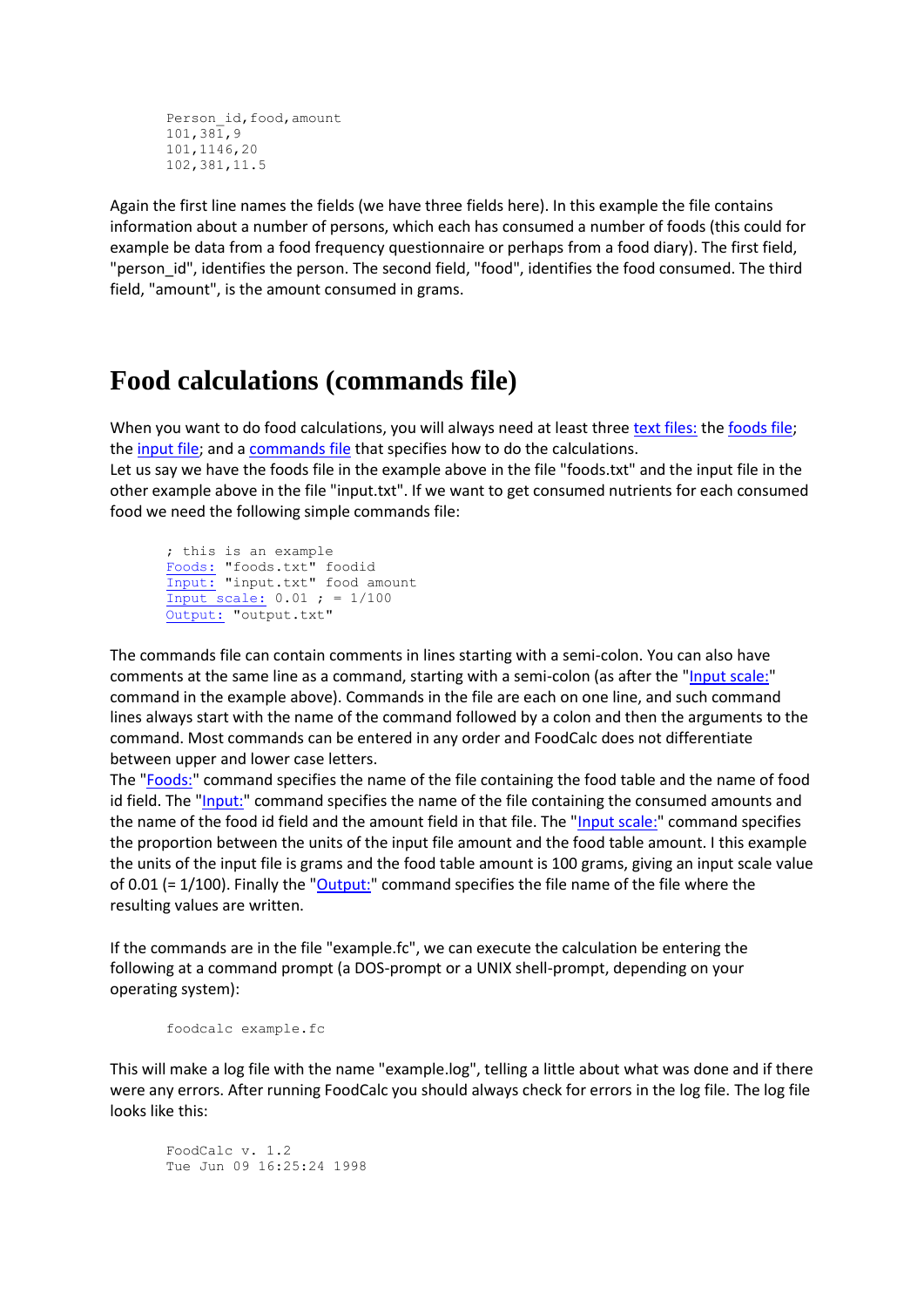```
Read 4 commands from file example.fc.
Read foods file foods.txt. Foods: 2. Fields:
foodid energy fat water vit_d calcium 
The food table contains 2 foods and the fields: 
foodid energy fat water vit_d calcium 
Read input file input.txt. Lines: 3. Fields: 3
person_id food amount 
Wrote output file output.txt. Lines: 3. Fields: 9
person_id food amount foodid energy fat water vit_d calcium
```
The resulting output file will contain the following:

```
person id, food, amount, food#, energy, fat, water, vit d, calcium
101,381,9,381,68.94,1.089,6.201,0.054,0.63
101,1146,20,1146,189.8,0.04,8.8,0,0
102,381,11.5,381,88.09,1.3915,7.9235,0.069,0.805
```
As you can see, there is one line in the output file for each line in the input file. You can also see that it contains all the fields from the input file as well as all the fields from the foods file. The calculations done here are extremely simple. The grams consumed from the input file is simply multiplied with the input scale factor and with the values from the foods file (for example do you get the value for energy in the first line as  $9*0.01*766 = 68.94$ ).

# <span id="page-4-0"></span>Group by

In the above example we got one line in the output file for each line in the input file. However, most often you want those results aggregated to some level. If for example we want the total intake for each person, we can add the following command to the commands file:

[Group by:](#page-29-1) person\_id

This will result in the following output file:

```
person_id,energy,fat,water,vit_d,calcium
101,258.74,1.129,15.001,0.054,0.63
102,88.09,1.3915,7.9235,0.069,0.805
```
FoodCalc has summarized the nutrients values for all the consumed foods for each person, resulting in one line for each person in the input file. You should note that the output file now only contains the group by field and the nutrients fields from the foods file. This is because it would be meaningless to summarize any of the other fields.

Let us take a more elaborated example. Let us say we have information about foods consumed for a number of persons at a number of occasions (for example meals in a single day). The food occasion is coded in an extra field, "fco", in the input file. Also we have grouped all the foods in a number of groups (vegetables, fruits, meat, etc.). The food group is coded in an extra field, "food\_group", in the foods file.

If we now want total nutrients intake for each person at each food occasion for each food group, we can do it with: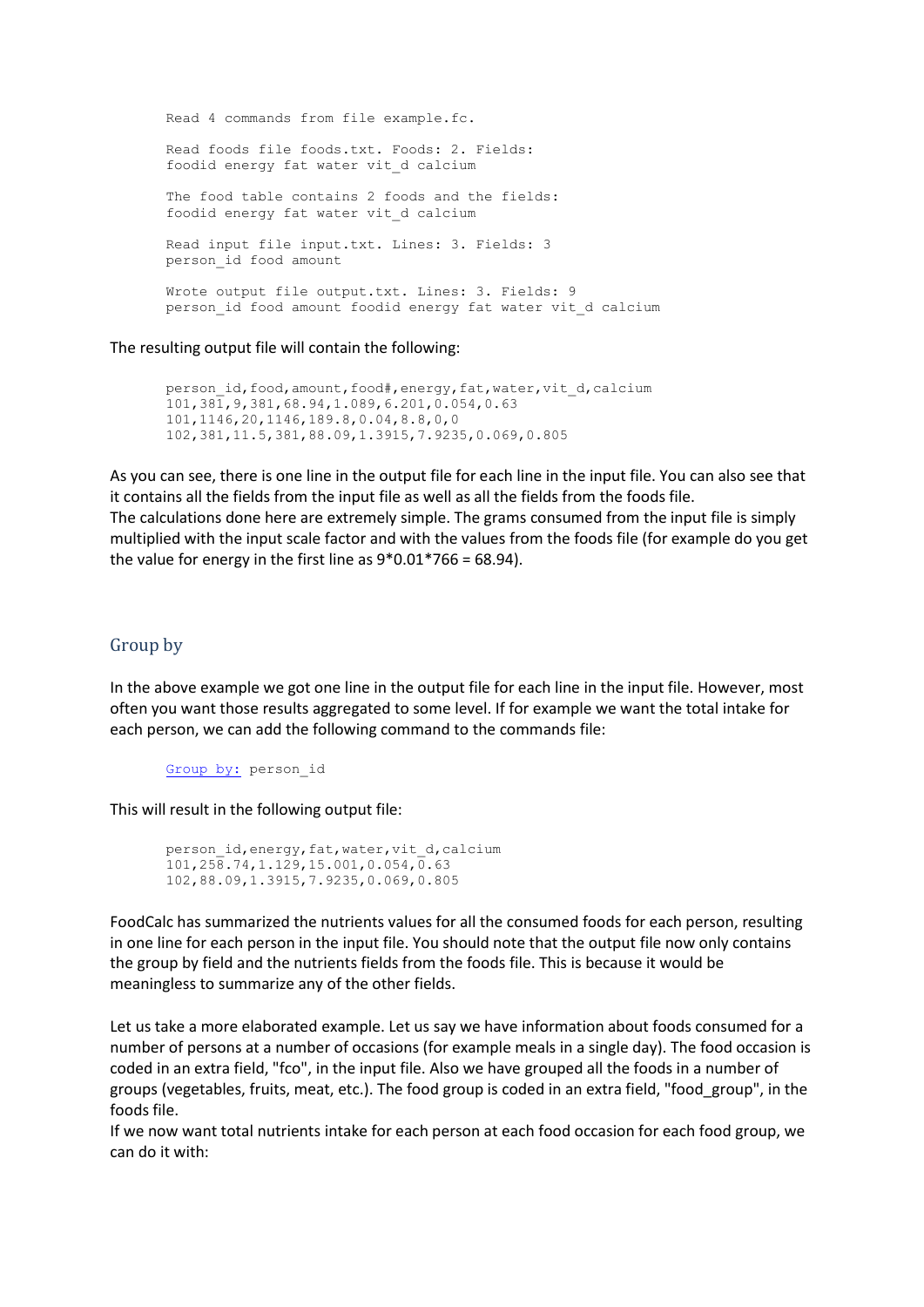[Group by:](#page-29-1) person\_id, fco, food\_group

If the first one or more fields are input fields then the input file must be sorted on these input fields (previous version of FoodCalc had more limitations on the use of the ["Group by:"](#page-29-1) command, but all these limitations has now been lifted).

#### <span id="page-5-0"></span>**Transposing**

Let us say that we use the commands:

```
Group by: person_id, food_group
Output fields: person_id, food_group, energy
```
and that the result is the following output file:

```
person_id,food_group,energy
101,1,68.94
101,3,189.8
102,1,88.09
```
For each person there is a number of lines, and each line has the energy intake contributed from one food group. However, if we want to import those data into a statistical or graphical system for analysis, that is not a very nice form. Let us say that all foods in the food table has food\_group values between 1 and 4. We can then use the commands:

[Group by:p](#page-29-1)erson\_id [Output fields:](#page-28-2) person\_id [transpose:](#page-29-0) food\_group 4 energy

and the result will then be the following output file:

```
person_id,energy1,energy2,energy3,energy4
101,68.94,0,189.8,0
102,88.09,0,0,0
```
There now is only one line for each person but one energy field for each food group. We say that we transpose energy on the food\_group. You can have any number of ["Transpose:"](#page-29-0) commands.

## <span id="page-5-1"></span>Cooking

Many food tables contains only (or perhaps mostly) uncooked foods. But most people like cooked foods, and cooking can substantially change the amount of nutrients in the foods. FoodCalc's understanding of cooking is very simple but also quite flexibly.

FoodCalc cooks by using what we call reduce fields. If we have a foods file with the fields:

Food\_id,vit\_a,sodium,calcium,vit\_a\_boil,vit\_a\_fry,min\_boil,min\_fry

We can then use the following commands: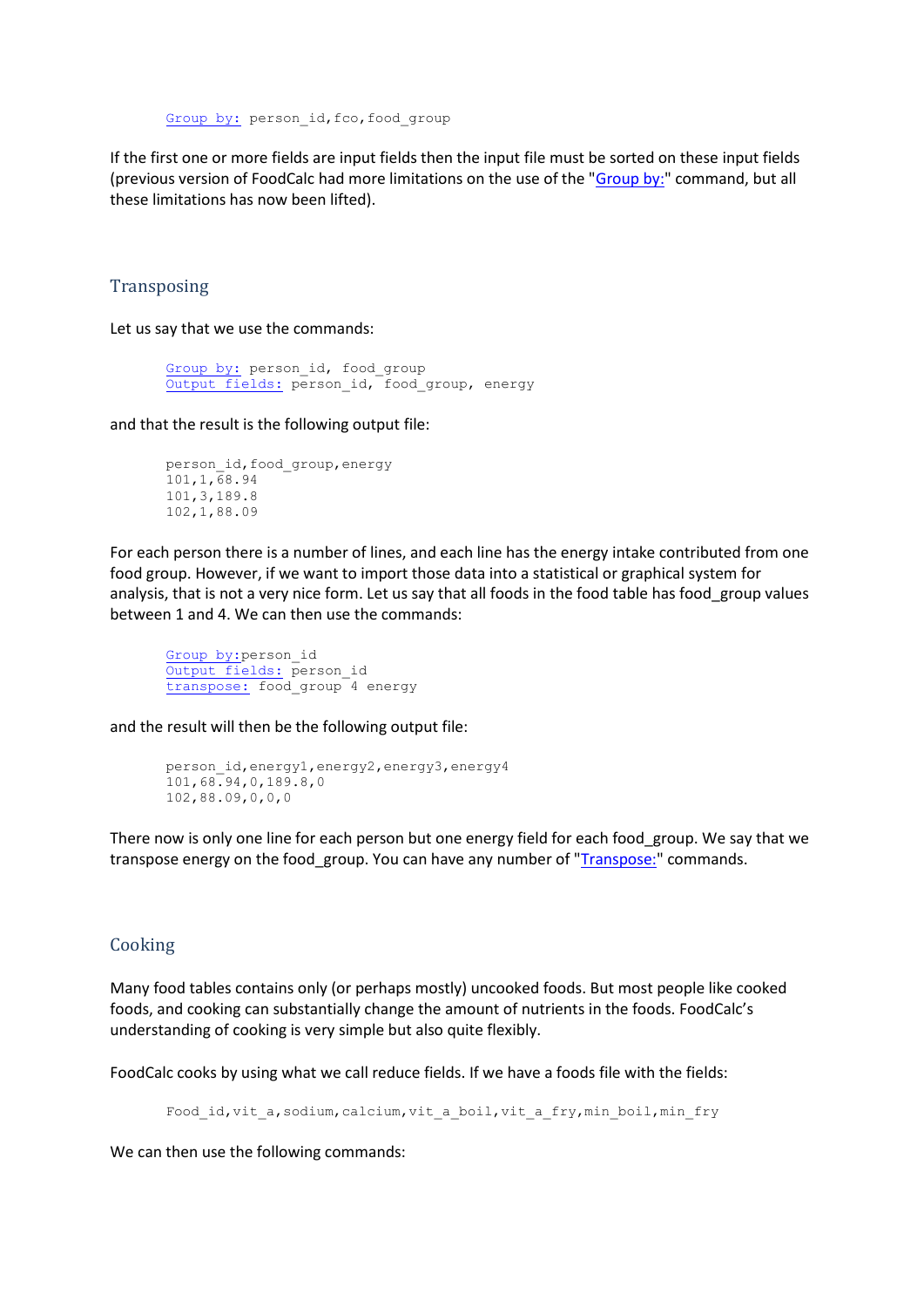[Cook:](#page-22-1) boil vit a boil vit a [Cook:](#page-22-1) boil min\_boil sodium,calcium [Cook:](#page-22-1) fry vit\_a\_fry vit\_a [Cook:](#page-22-1) fry min\_fry sodium,calcium

The fields vit\_a, sodium, and calcium are nutrient fields and the fields vit\_a\_boil, min\_boil, vit\_a\_fry and min fry are reduce fields. The commands specifies that if we are boiling a food, we should reduce the vitamin A content with the factor in the vit\_a\_boil field, and we should reduce the Sodium and Calcium content with the factor in the min boil field. If we are frying a food, we should reduce the vitamin A content with the factor in the vit\_a\_fry field, and we should reduce the Sodium and Calcium content with the factor in the min\_fry field.

In this way you fully control how much which nutrients should be reduced by each type of cooking. You can specify any number of cooking methods with any names you like and you can use as many reduce fields as necessary.

This method allows different reduction factors for each food and for each cooking method (you can use groups files as explained later to use the same reduction factors for groups of foods).

The reduce fields should have values, which are the factor the nutrient should be reduced by. Let us say that for a given food the vitamin A contents should be reduced by 10% when boiling, then the vit a boil field should have the value 0.1. You can also specify negative values meaning that the content of the nutrient should be increased. This may be useful for water in some foods when boiling and for fat in other foods when frying.

You use an extra field in the input file to specify if and how to cook the food consumed. This field should be specified with the ["Cook field:"](#page-26-0) command, as in the line below:

[Cook field:](#page-26-0) cook boil, fry

The first argument to the ["Cook field:"](#page-26-0) command tells the name of the field in the input file, which specifies the cooking. In this example the field "cook" is used. The second argument should be a list with the names of the cooking methods used. The "cook" field should have the value zero if the food should not be cooked. It should have the value one if it should be cooked by the first cooking method listed in the command (in this case it is "boil"), it should have the value two if it should be cooked by the second method listed, and so on.

We will later show how to do cooking and other reductions in other ways.

You should note that when an input line specifies that the consumed food is to be cooked, then the amount field in the input file should specify the *uncooked* weight of the food consumed. If you do not like this, you can instead use recipes as explained later.

# <span id="page-6-0"></span>Calculating new fields

In our very first example we had an "energy" field in the foods file. However, this is not a good field to have in the food table. This is because total energy usually is calculated from other fields in the food table, and if cooking reduces the values of these other fields you must also reduce the energy in a perhaps non-obvious way.

A common method to calculate the total energy contents is to calculate:  $17*$  protein total + 38\*fat\_total + 17\*carbohyd\_total + 30\*alcohol. If the foods file contains the fields protein\_tot,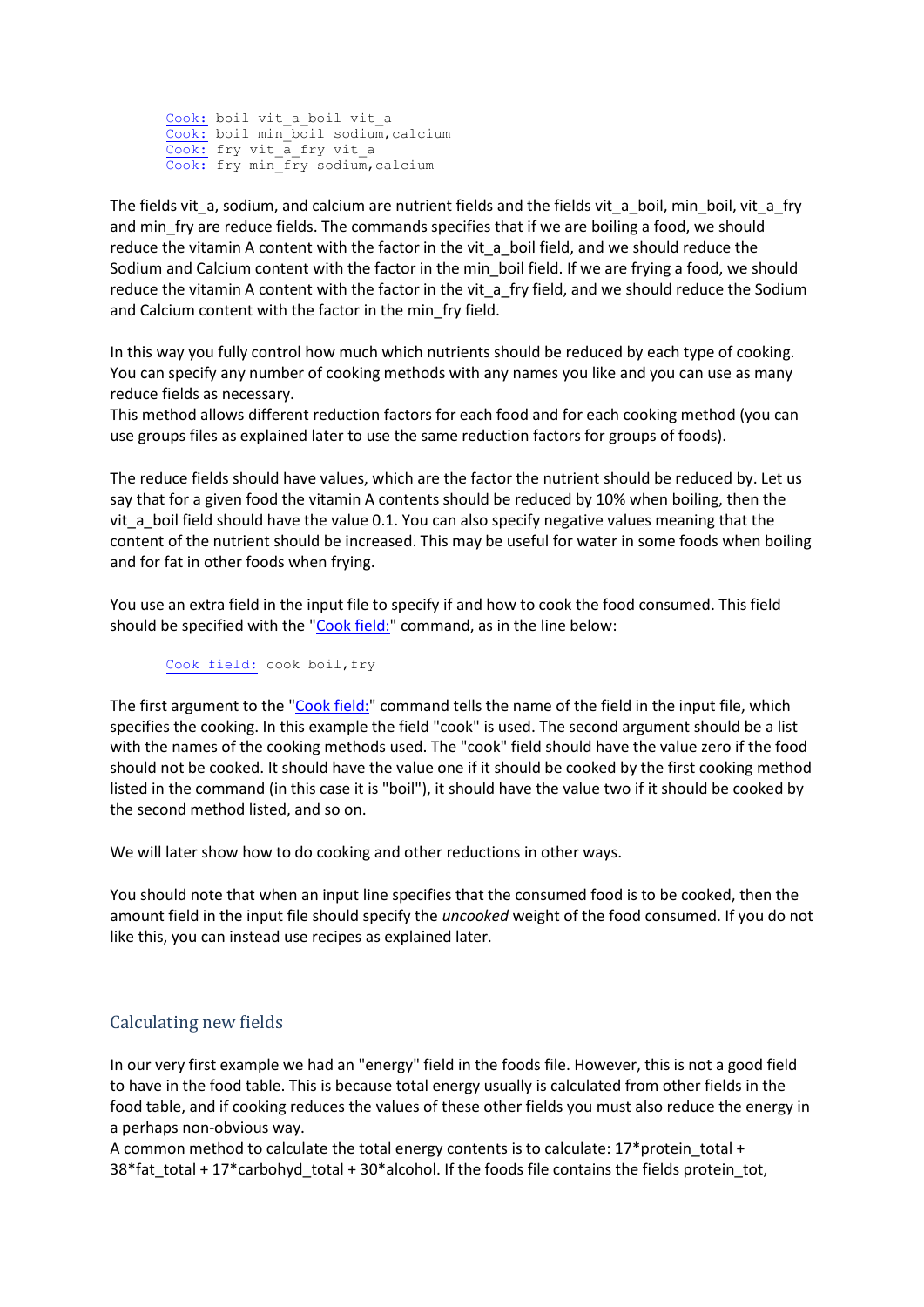fat\_tot, carb\_total and alcohol with values in grams, we can make a new field, which will contain the total energy in kJ with the command:

```
Set: energy = 7*protein total + 38*fat total + 17*carbohyd total + 30*alcohol
```
You can make any number of new fields with the ["Set:"](#page-23-0) command. These new set fields can be used almost anywhere you can use a food table nutrient field.

The set fields are calculated for each food that is calculated, and if the ["Group by:"](#page-29-1) command is used the values of the set fields are aggregated just like any food table nutrient field. However that means that we can not use the ["Set:"](#page-23-0) command to for example calculate the fat energy percent (think about it, and you will se why). Therefor there is a variant:

[Group set:](#page-23-1) fat energy pct =  $38*fat$  total / energy \* 100

The group set fields are calculated *after* the group by aggregations and will therefor calculate the fat energy percent correctly. You may wonder if you can not just always use the ["Group set:"](#page-23-1) command instead of the ["Set:"](#page-23-0) command. The answer is, that you very often can do that (for example it would probably be a good idea to make energy a group set field instead of a group field). But for technical reasons you can only use group set fields in the ["Output fields:"](#page-28-2), while you can use set fields in many other commands.

Another useful field to calculate could be the weight of the food consumed (this will be equal to the amount field in the input file if the food is not cooked, but it may be different if it is cooked). This field we will later use in the ["Food weight:"](#page-21-1) command, and therefor we make it a set field and not a group set field. If you have the fields above and also the fields "ash" and "water" in the foods file, you can calculate it with:

[Set:](#page-23-0) weight = protein\_tot + fat\_tot + carb\_tot + alcohol + ash + water

# <span id="page-7-0"></span>**Groups files and more than one foods file**

If you have groups of foods which has the same value for one or more fields you may use groups files. This is most often useful for reduce fields, where you often only will have generic values for groups of foods.

To use a groups file you must have one or more group reference fields in the foods file. These fields specifies which group the food is a member of. Such group ids must be positive integers. If all the group reference fields has a value of zero for some food, this food is not a member of any group. The groups file is a text file very much like a foods file. It should contain the group id fields and there should be a line for each group. The groups file can contain any number of additional fields.

If we have a foods file like:

```
Food_id,vit_a,group_id
400, 3, 1401,2,3
402,2,1
403,3,0
```
And a groups file with name "groups.txt" like: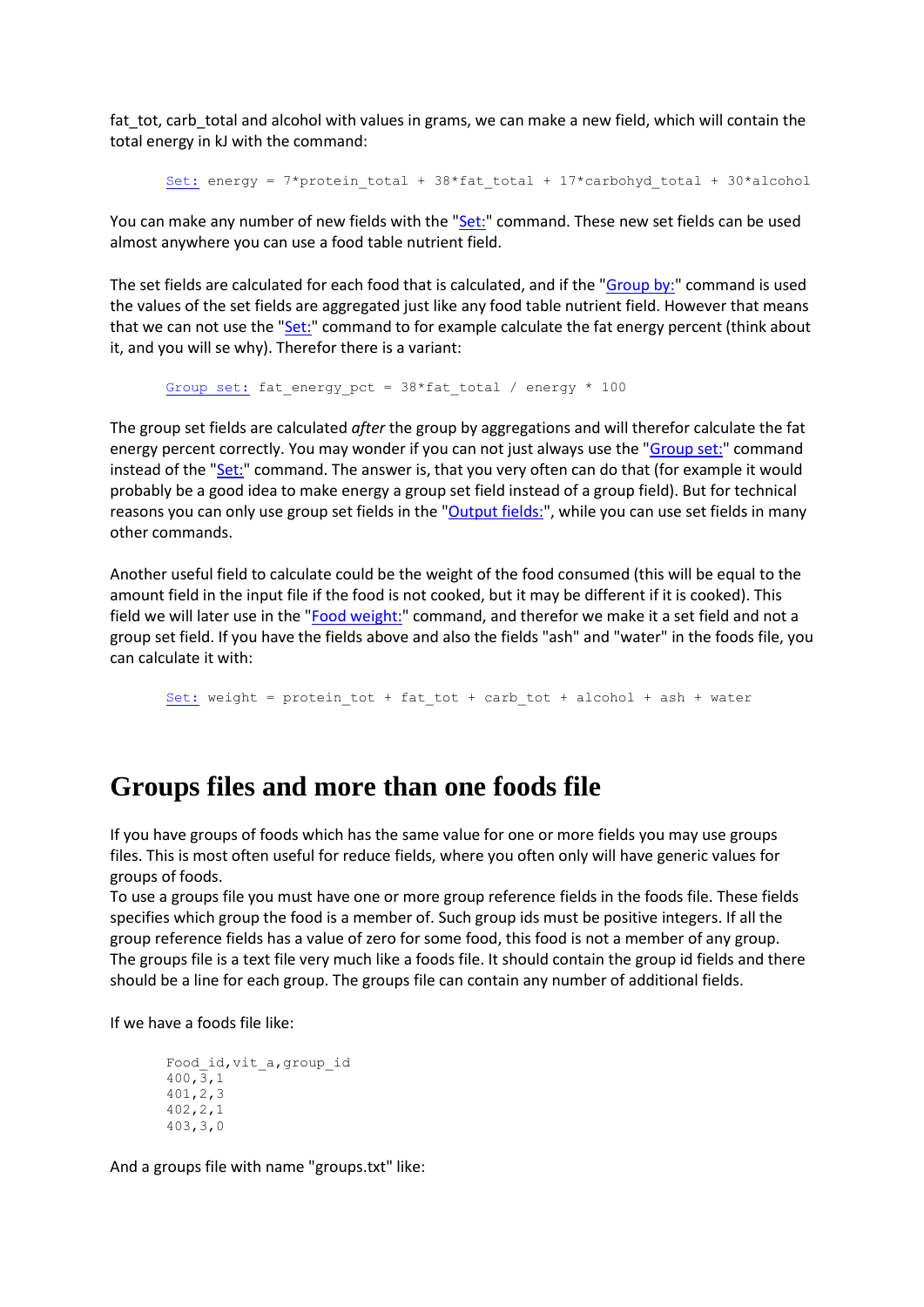```
Group_id,vit_a_boil,vit_a_fry
1,0.1,0.2
2,0.2,0.1
3,0.4,0.4
```
Then if we have the command line:

[Groups:](#page-20-2) "groups.txt" group\_id

It will be just as if we had a foods file like:

```
Food id, vit a, group id, vit a boil, vit a fry
400, 3, 1, 0.1, 0.2401,2,3,0.4,0.4
402,2,1,0.1,0.2
403,3,0,0,0
```
You can have any number of group files, and you can also have more than one foods file if you want. There can usually be two reasons to have more than one foods file. You may want to have some foods in one file and other foods in another file (for example if you have different sources for the data). In this case you should use different food id values in the different files. Also you may want to have some fields in one file and other fields in another file (for example you may want to have nutrient fields in one file and reduce fields in another file). In this case you should make sure that all foods are in both files with the same food id values. If a food is not in one of the foods files, all fields defined in that file will get the value zero.

You specify several foods files simply by using several ["Foods:"](#page-20-1) commands.

We call the combination of all groups and foods files for the food table (however, we will se that recipes files will add foods to the food table and that the ["Recipe set:"](#page-23-2) command can add fields to the food table).

# <span id="page-8-0"></span>**Recipes files**

You can add new foods to the food table by combining other foods in the foods table according to recipes, which specifies how much of each ingredient (an existing food) to use and if and how the ingredient should be cooked.

You specify recipes in recipes files, which looks very much like input files, as in the example below:

```
Recipe id, food, amount, cook
3001,400,30,1
3001,401,110,1
3001,403,5,0
3002,400,50,1
```
The file contains four fields: The first field is the recipe id, which must be a positive integer. Recipe ids must be unique and must also be different from all food ids (actually, after the recipe is read it will be a food in the food table with food id equal to the recipe id.) The second field is the food id of the ingredient, which should have values which can be found in a foods file. The third field is the amount, which can be in grams or any other unit exactly as in input files. And finally there may be a cook field exactly as in input files. The file should have one line for each ingredient in each recipe.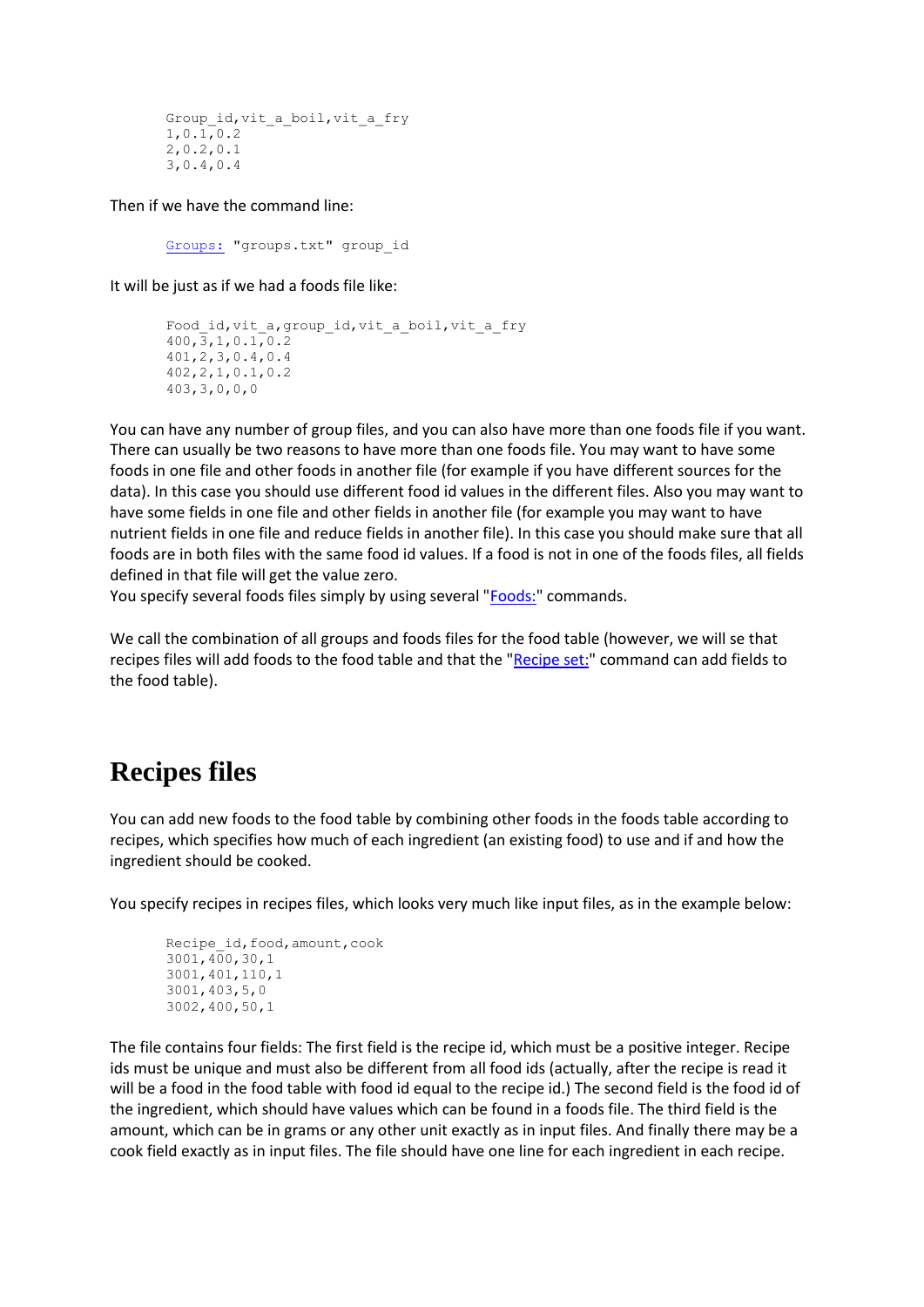Alternatively you can use an other format of the recipes file, which we call the star format. With the star format the example above looks like this:

```
*Recipe_id
food,amount,cook
*3001
400,30,1
401,110,1
403,5,0
*3002
400,50,1
```
The two examples define exactly the same recipes. The examples defines two new foods(/recipes): Food(/recipe) 3001 which is composed of 30 grams of food 400, boiled, 110 grams of food 401, also boiled, and 5 grams of food 403, uncooked. And food 3002 which only is 50 grams of food 400, boiled.

You use recipes files with the ["Recipes:"](#page-21-0) command, like in the example below:

[Recipes:](#page-21-0) "recipes.txt" recipe\_id food amount

The ["Recipes:"](#page-21-0) command takes as arguments the name of the recipes file, the name of the field with recipes ids, the name of the field with food ids for the ingredients, and the name of the field with the amount of the ingredient.

As you remember, all nutrient values in the foods and groups file were per some implicit amount of food (for example per 100 grams), and we called this amount for the food table amount. The amounts of the ingredients may sum to any value for a recipe, but for us to use the recipe as a new food in food table we must normalize the total amount to the food table amount. Also, cooking may change the amounts for some of the ingredients. The FoodCalc program does this normalizing automatically, but you must tell it how to know the weight of a cooked food and what the value of the food table amount is.

The weight of a cooked food was discussed in the "Calculating new fields" section, and you can only use recipes if you have fields, which sum to the cooked weight of a food (however, if you do not use cooking, you can simply have a "weight" field in the foods file that has the value 100 for all foods). You specify this with the ["Food weight:"](#page-21-1) command, like below:

[Food weight:](#page-21-1) 100 protein\_tot,fat\_tot,carb\_tot,alcohol,ash,water

The first number is the value of the food table amount and the sum of the fields listed should be the weight of the food. If you had defined a new "weight" field like in the calculate example previously, you could simply use:

[Food weight:](#page-21-1) 100 weight

In the example above, the recipe 3002 contains only the food 400, boiled. Why make such recipes, when you can specify food 400, boiled, directly in the input file? The difference is that if you use food 400, boiled, in the input file, you should specify the *un-cooked* weight consumed. But if you use recipe 3002 in the input file, you should specify the *cooked* weight consumed.

FoodCalc allows you to specify a negative amount for an ingredient. This is probably only meaningful if that ingredient is water (with zero content of all nutrients except the content of water). In that case the interpretation can be that you remove water from the recipe because the water evaporate while cooking the recipe. The water content in recipes is very important because the proportion of water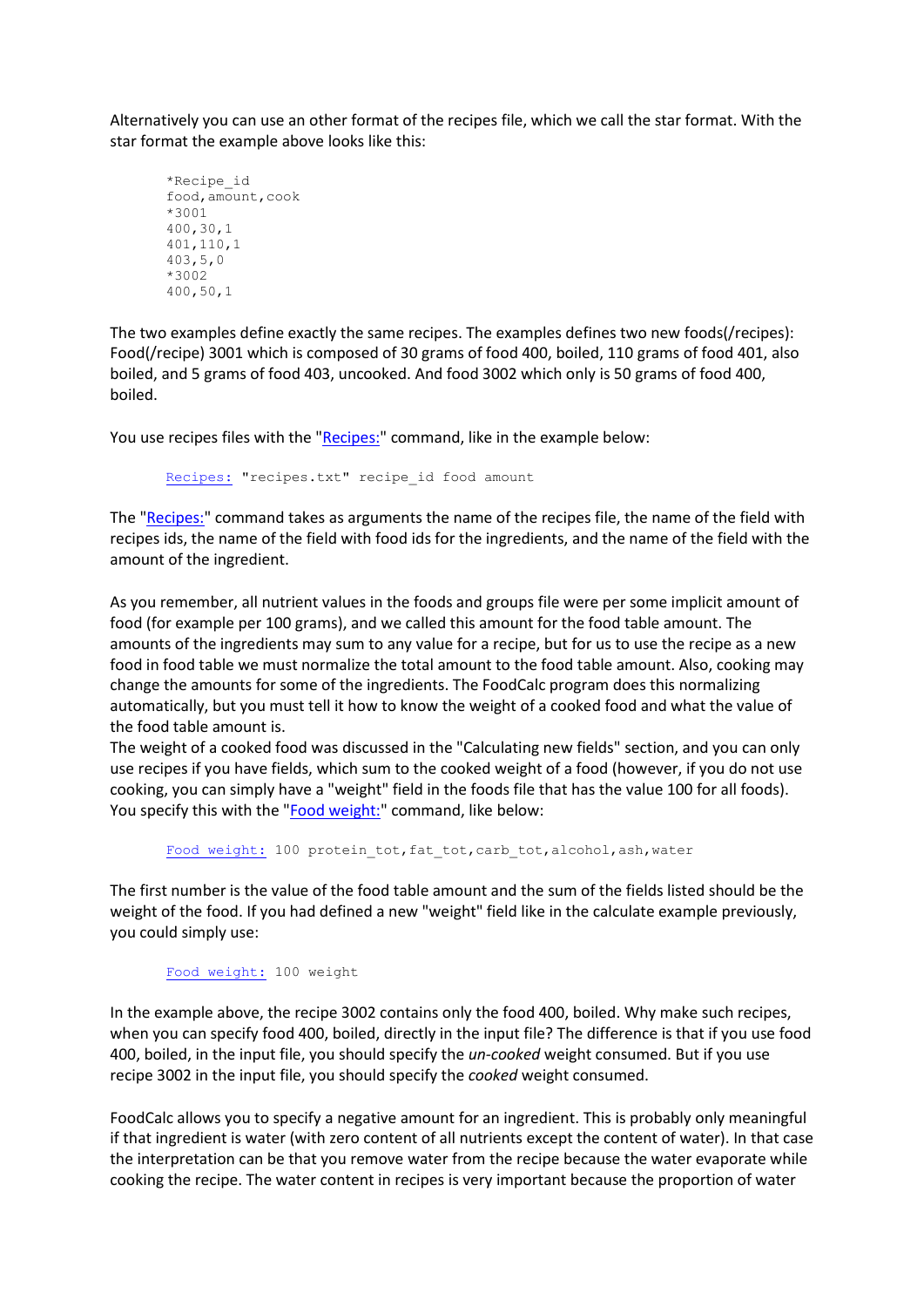influences the level of all nutrients when you take a given amount of the total recipe. You must of course be very careful when you combine this method with the use of reduce fields.

When defined, the recipes behave just like foods defined in a foods file, and you reference recipes just like simple foods in your input file. However, when you group by a field in the food table (for example by the food id or by some food group), you may want to group by the ingredients instead of by the recipes. For example, if you are interested in the amount of vitamin A coming from vegetables, you will group by some food group separating the vegetables from other foods. But if recipes are like foods, then you will not get the contribution from carrots used in recipes. To group by the ingredients instead of by the recipes, you should use the command:

[Ingredients:](#page-22-0) keep

You should only use ["Ingredients:](#page-22-0) keep" when you have to, as it causes FoodCalc to run somewhat slower.

Often you will have some grouping of the foods in you foods file, expressed by one or more group fields. When you add recipes to the food table, these recipes/foods will get the value zero for all fields that are not nutrient fields, and this means recipes always will have the value zero for such group fields. You can change this by having fields in the recipe file with the same name as group fields. The values from the recipes file will then be used in the food table if you use the ["Ingredients:"](#page-22-0) command with either the sum argument or the keepx argument (keepx is just like keep, except that keep does not copy values from the recipes file to the food table).

# <span id="page-10-0"></span>**Reducing from input and recipes**

We talked previously about how you can use reduce fields when cooking. A specific cooking method chooses specific reduce fields from the food table.

You can also use reduce fields from the input file or from recipes files. Such reduce fields are not related to the cook field – an input/recipe reduce field will always be used regardless of any cooking method specified. These reduce fields are probably most interesting in recipes.

Let us say you have an extra field in your recipes file with the name water\_loss, and you have a field in the food table with the name water. The water\_loss field contains the proportion of water lost in the given ingredient when the recipe is cooked. You tell this to FoodCalc with the command:

[Reduce field:](#page-26-1) water\_loss water

As you can see, the ["Reduce field:"](#page-26-1) command is exactly like the ["Cook:"](#page-22-1) command except you do not specify a cooking method and that the reduce field is in the recipe and/or input file instead of in the food table.

You can combine the use of reduce fields from the food table and from the recipe file. For example you can use reduce fields from a groups file to specify loss of micro nutrients depending of the cooking method, combined with a reduce field in a recipe file to specify loss of water for specific ingredients in specific recipes. You must of course be very careful if you reduce a nutrient field with both a recipe reduce field and a food table reduce field!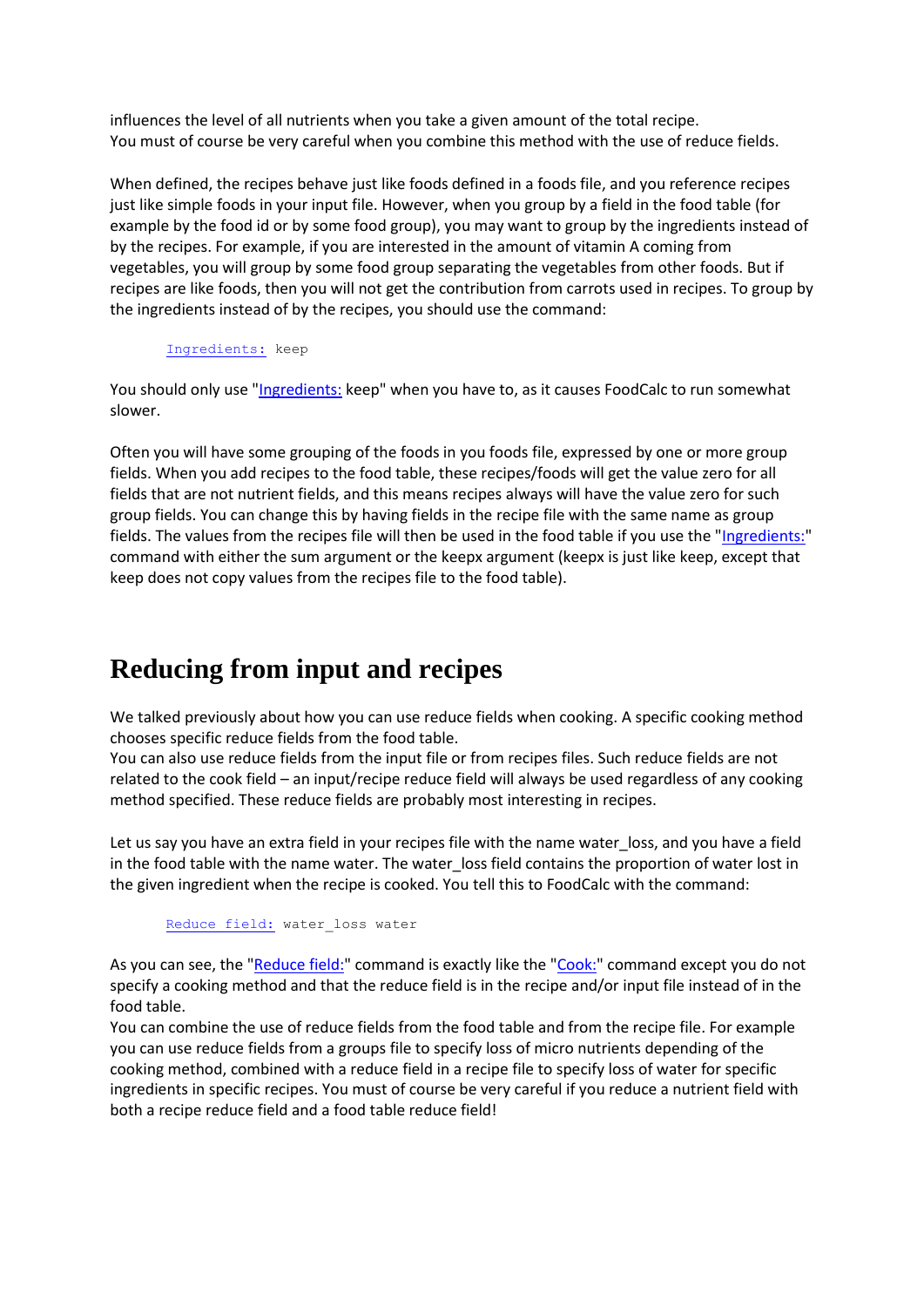## <span id="page-11-0"></span>Weight reductions

The ["Reduce field:"](#page-26-1) command uses reduce fields which specify how much to reduce as a fraction of the value of the nutrient. Alternatively you can use what we call weight reduce fields, which specify how much to reduce as a fraction of the weight of the food.

To use weight reduce fields, FoodCalc must know the food table amount, and it must know how to calculate the weight of a food. You specify this with the ["Food weight:"](#page-21-1), just as when you use recipes, as explained above.

Some countries has a tradition of specifying reductions of water and fat in this way. You tell FoodCalc to use weight reduce fields with the ["Weight reduce field:"](#page-26-2) command as in the example below:

[Food weight:](#page-21-1) 100 protein tot,fat tot,carb tot,alcohol,ash,water [Weight reduce field:](#page-26-2) water\_reduc water

Let us say that a recipe contains 20 grams of an ingredient which has a water\_reduc value of 0.2. Then the water field in the example above will be reduced with 20\*0.2 = 4.

When reducing the the contents of fat you may like to specify it as a weight reduction. We usually call "fat" a macro nutrient. You also may have several micro nutrients which are different components of fat, and you can choose to reduce them with the same factor as the fat macro nutrient, as in the example below:

[Weight reduce field:](#page-26-2) fat reduc fat, fat mono, fat poly, fat other

Let us say that a recipe contains 20 grams of an ingredient which has a fat\_reduc value of 0.1. Then the fat field in the example above will be reduced with 20\*0.05 = 2, just like in the water example above. If the ingredient has a fat value of 30 grams per 100 grams of the food, then the resulting fat contents for the ingredient will be  $30/100*20$  - 2 = 4. This means the fat content has been reduced with the fraction  $2/(30/100*20) = 0.333$ . In the example above the fields fat mono, fat poly and fat other will then be reduced with the same fraction 0.333.

If you have a list of fields in the ["Weight reduce field:"](#page-26-2) command, the first field may be a calculate field. For example, if the sum of the fields fat\_mono, fat\_poly and fat\_other equals the total fat contents in the food, the you do not need the fat field in the food table, but can instead calculate it with the "calculate:" command.

You can also use weight reduce fields when cooking, just by using the ["Weight cook:"](#page-22-2) command instead of the ["Cook:"](#page-22-1) command, as in the example below:

[Weight cook:](#page-22-2) boil water\_boil water [Weight cook:](#page-22-2) fry water\_fry water [Weight cook:](#page-22-2) boil fat boil fat,fat mono,fat poly,fat other [Weight cook:](#page-22-2) fry fat fry fat,fat mono,fat poly,fat other

# <span id="page-11-1"></span>**Recipe reductions**

As mentioned earlier it is usually most useful to do reductions in recipes files instead of in input files. But note, that the commands ["Cook:"](#page-22-1), ["Weight cook:"](#page-22-2), ["Reduce field:"](#page-26-1) and ["Weight reduce field:"](#page-26-2) all specifies reductions on the ingredient level. Some times you do not want to be that specific, but do just want to use the same reductions for all ingredients in a recipe. You can do that with the ["Recipe](#page-27-0)  [reduce field:"](#page-27-0) and ["Recipe weight reduce field:"](#page-27-1) commands, as in the example below: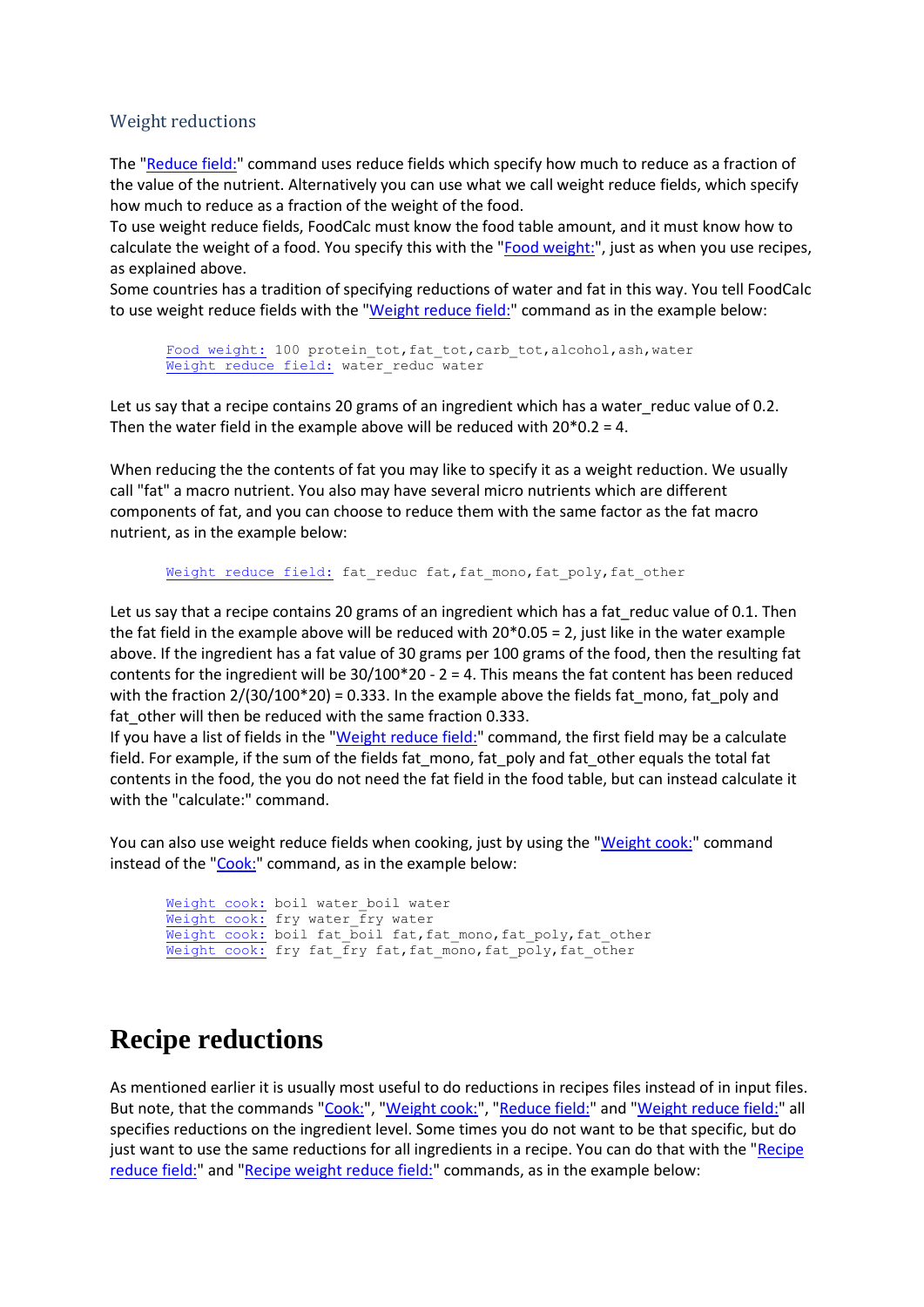[Recipe reduce field:](#page-27-0) water\_reduc water [Recipe weight reduce field:](#page-27-1) fat reduc fat, fat mono, fat poly, fat other

The recipe reduce fields should be star fields if you use the star format, otherwise the value of the recipe reduce field should be the same for all ingredients.

The ["Recipe reduce field:"](#page-27-0) command is actually just an alias for the ["Reduce field:"](#page-26-1) command (think about it, and you will see it is the same), but you can use the ["Recipe reduce field:"](#page-27-0) command instead of the ["Reduce field:"](#page-26-1) command, to document that you reduce with the same fraction for all ingredients.

The ["Recipe weight reduce field:"](#page-27-1) works like this: The first field in the list of nutrient fields in the command are summarized for all the ingredients (let us call this n\_sum), and also the weight of all the ingredients are summarized (let us call this w\_sum). If we call the value of the reduce field for r, FoodCalc then calculates a fraction to reduce by: (r \* w\_sum) / n\_sum. All the nutrient fields in the command are then reduced by this fraction for all the ingredients in the recipe.

# <span id="page-12-0"></span>**Calculating recipe set fields**

The ["Recipe set:"](#page-23-2) somewhat like the the ["Set:"](#page-23-0) command in that it calculates an expression and puts the resulting value in a field. However, the ["Recipe set:"](#page-23-2) commands are only calculated when the recipes files are read, not when the input file is read. The expression can contain fields from the recipes files and the resulting field will be put in the food table. This means that the resulting field can then be used just like any other food table field. There are several very specialized uses for this.

If a recipes file contains the field recipe\_group then the command:

[Recipe set:](#page-23-2) recipgrp = recipe\_group

will move the value of recipe\_group to the new food table value recipgrp for all recipes.

The previous ["Recipe reduce field:"](#page-27-0) example could have been written:

[Recipe set:](#page-23-2) water = water  $*$  (1 - water reduc)

This is of course not very interesting, but you can see that you can use the ["Recipe set:"](#page-23-2) command to do other very specialized reduction etc.

Finally, if you for example have a glycemic index field in your recipes files, you can use:

[Recipe set:](#page-23-2) glycemic\_load = carbonhydrate \* glycemic index

<span id="page-12-1"></span>to calculate a new glycemic load field in the food table containing the glycemic load for all recipes.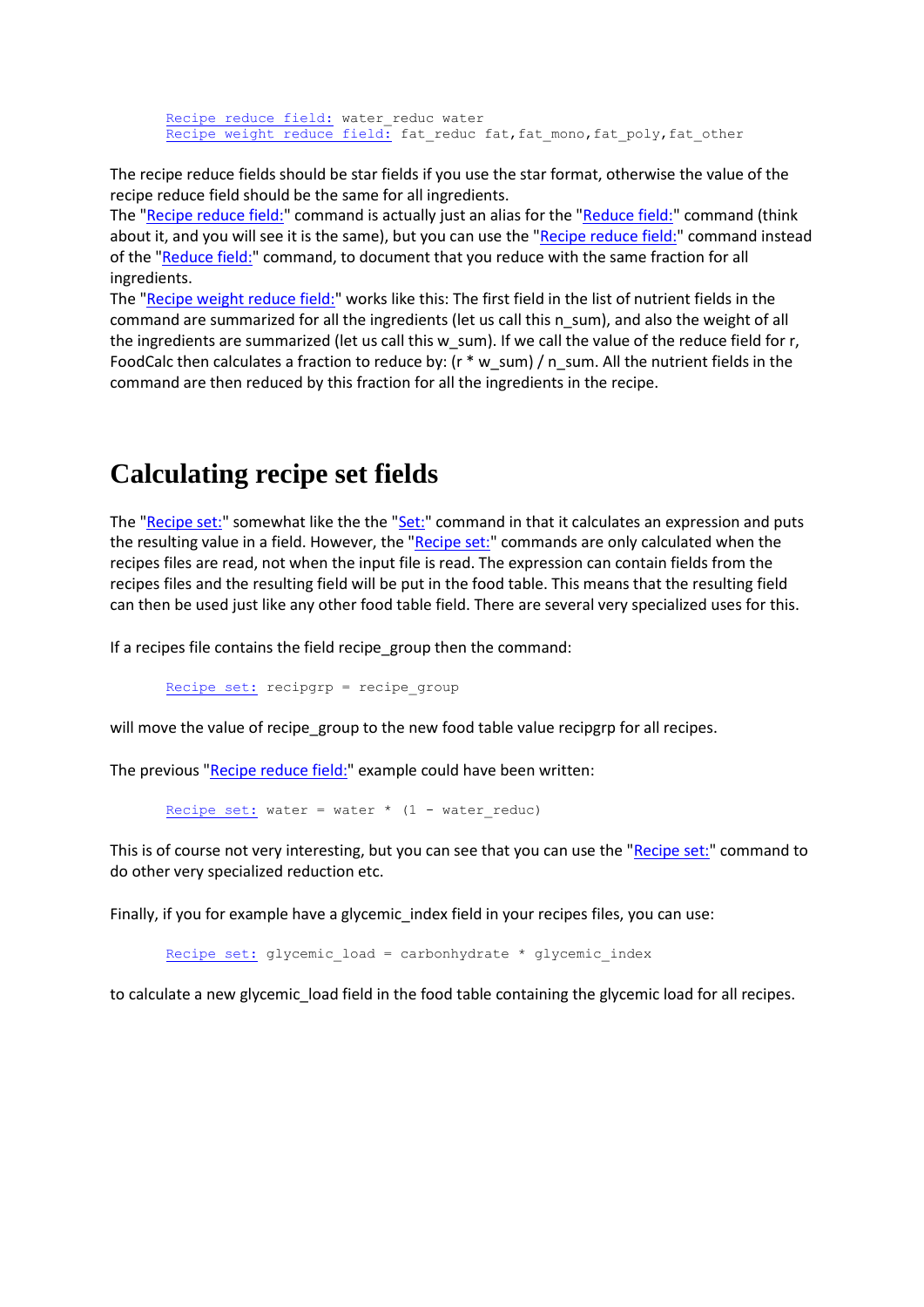# **Non-edible part**

Many foods consist naturally of a non-edible part (for example the bone in a lamb chop) and an edible part (for example everything but the bone in a lamb chop). The food table (the foods and groups files) should contain nutrient values for only the edible part of foods, and the input and recipes fields should normally have amount fields specifying the amount eaten.

However, if you have a field in the food table, which as value has the non-edible fraction of the foods, as they are normally purchased, you can choose to specify the total weight (both edible and non-edible parts) in the amount fields in input and recipes fields, as in the example below:

[non-edible field:](#page-27-2) non\_edible

In the example the food table field "non\_edible" should contain the non\_edible fraction, and all amount fields in input and recipes files should then contain the total weights. More interesting, you may specify that only some amounts are total weights and that others are only the weight of the edible part, as in the example below:

[non-edible field:](#page-27-2) non edible non ed flag

The second argument to the ["Non-edible field:"](#page-27-2) command should be the name of a field. If this field is not in an input or recipes file, then all the amounts in this file should be the weight of the edible part. If the field is in a file, then it should have the value zero or one. If it is zero, the amount should be the weight of the edible part. If the value is one, the amount should be the total weight of that food.

## <span id="page-13-0"></span>Selecting foods

It is possibly to tell FoodCalc to ignore some foods or to ignore all but some foods. This is mostly interesting when used with recipes files and the ["Ingredients:](#page-22-0) keep" command. You use the ["Where:"](#page-29-2) command to select foods. The example commands below select only foods where the food id field has the value 236 or the food group field has the value 4 or 7:

[where:](#page-29-2) food id = 236 or group id in  $(4,7)$ 

As an other example the following command will select all foods with main\_group larger than 7 or foods with main\_group equal 2 and sub\_groups 3, 4 or 7:

[where:](#page-29-2) main\_group > 6 or (main\_group = 2 and sub\_group in  $(3,4,7)$ )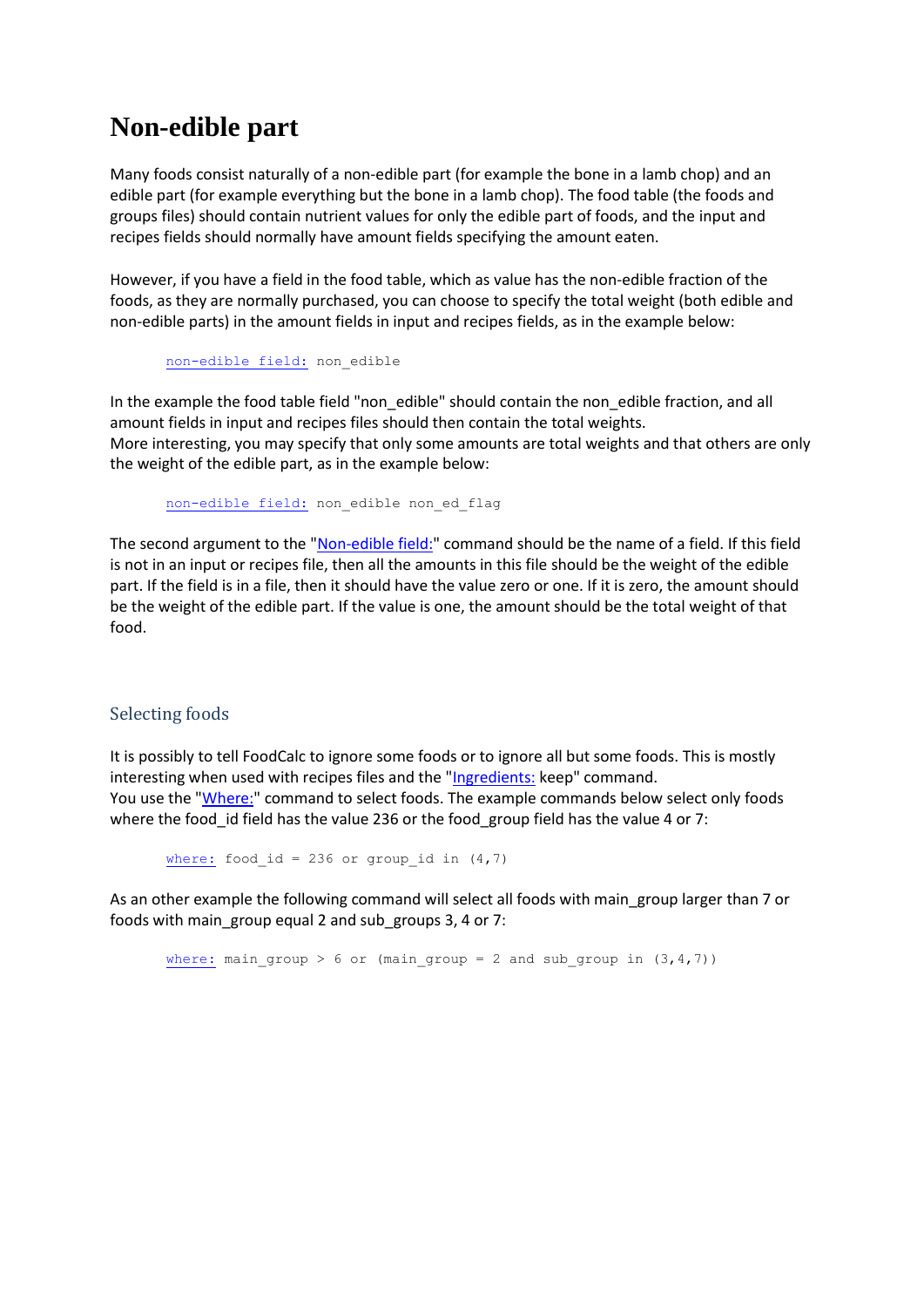# **Reference section**

The rest of this document is reference information, which probably is of most interest for programmers who want to use FoodCalc together with other systems.

# <span id="page-14-0"></span>Data files

FoodCalc uses a number of [data files:](#page-14-0) foods files, input files, output files, groups files and recipes files. All of these files are normally text files, and they share a common format (only the input and output files may have a different format as explained under the ["Input format:"](#page-25-0), ["Input fields:"](#page-25-1) and ["Output format:"](#page-28-1) commands).

Any line in [data files](#page-14-0) which are empty (contains nothing but blanks) or where the first non-blank character is a semi-colon (;) are comment lines that are ignored by FoodCalc. By blanks we mean spaces or tabs. Other lines can also contain a semi-colon. Then the part of the line from the semicolon to the end of the line is ignored.

You can instruct FoodCalc to use any other character than semi-colon as the comment character for all or for just a single data file (se the ["Comment:"](#page-19-3) command). This can be useful if you want to use the semi-colon character as separator character.

A logical line may be continued on the next line by putting an equal sign (=) in the first position of the next line.

## **Normal format**

The first non-comment line in a data file should list the names of the fields in the file. The names must be separated by the separator character which is usually a comma (,) and possibly with some blanks before and/or after the separator character. The field names may be any length and may contain any characters. However, if a name contains blanks, the separator character or the comment character it should be enclosed in double-quotes ("). For the letters a-z the case of the letter is not significant. Below are three examples of legal lines with field names:

```
Food_id,vit_a,vit_b ; this is a comment
; this is a comment line
Foodid, vitaminA, vitaminB
# , "Vitamin A" , "Vitamin B" , ; this line continues below
= "A long and very stränge field name"
```
You can instruct FoodCalc to use any other character than comma as the separator character for all or for just a single data file (see the ["Separator:"](#page-19-2) command). This is often useful in countries, where they use comma as decimal point in numbers. If you use space as separator character the field names only needs to be separated by blanks (spaces or tabs).

Any non-comment lines after the list of field names should be a list of values. On each such line there should be the same number of values as the number of field names. The values must be separated with the separator character and blanks in the same way as the field names are separated. The values should normally be numeric, but you can use the ["Text fields:"](#page-24-1) command to specify that some fields can contain any value. Such text fields are always just ignored when the data file is read. If a text field contains any separator, continuation, or comment characters, it should be enclosed in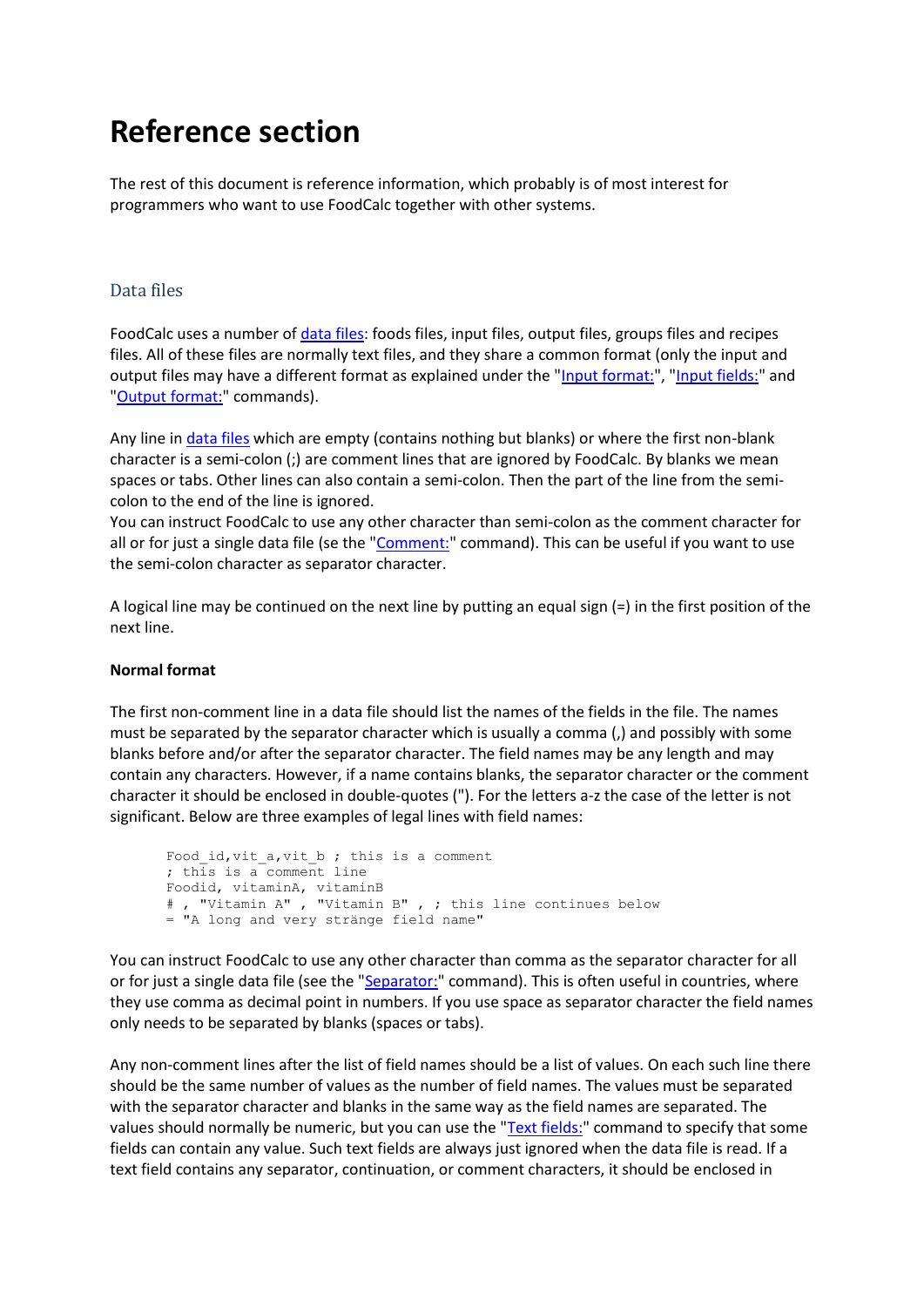double-quotes (").

You can leave out a value (but not any of the separator characters), but this will be interpreted exactly as the number zero (FoodCalc does not handle missing values). Numeric values can in general be integers or contain fractions (they can be floating point numbers), and they can be positive or negative (however some types of fields only use the integer part of numbers and some types of fields requires the numbers to be positive). There must not be any spaces in the number and you cannot use thousand separators. The following is three examples of lines with values for four field, where the last field is a text field:

1001,23,4.5,xx ; this is a comment ; this is a comment line 0203, 0023, -4.0, "x,;" 23 , , ; this line continues below  $= -0.000004$ , xx yy

You can change the character used as decimal point for all or for just a single data file (se the ["Decimal point:"](#page-19-1) command). This is often useful in countries where the comma is used as decimal point (note, that if you change the decimal point to comma, you must also change the separator character to something else.)

#### **Star format**

Above we described what we called the normal format in [data files.](#page-14-0) Alternatively you can use a star format in [data files.](#page-14-0) Star format is most useful for recipes files, but you can use it in any data file. The first non-comment line in a star format file should start with the star character (\*), which should be followed by a list of field names. Those fields we call star fields. The second non-comment line should be list of field names. The file will contain the fields from both these two lines. If any line after the two field name lines starts with a star, the star should be followed by the same number of values, as the number of star fields. For any following lines not starting with a star, the star fields will have the values from the previous star line.

Any lines after the two field name lines not starting with a star, should contain the same number of values as the number of non-star fields.

The normal format file below:

```
field1, field2, field3
1, 2, 3
1, 4, 5
2, 6, 7
2, 8, 9
```
will be interpreted by FoodCalc exactly like the star format file below:

```
*field1
field2, field3
*1
2, 3
4, 5
*2
6, 7
8, 9
```
**Standard files**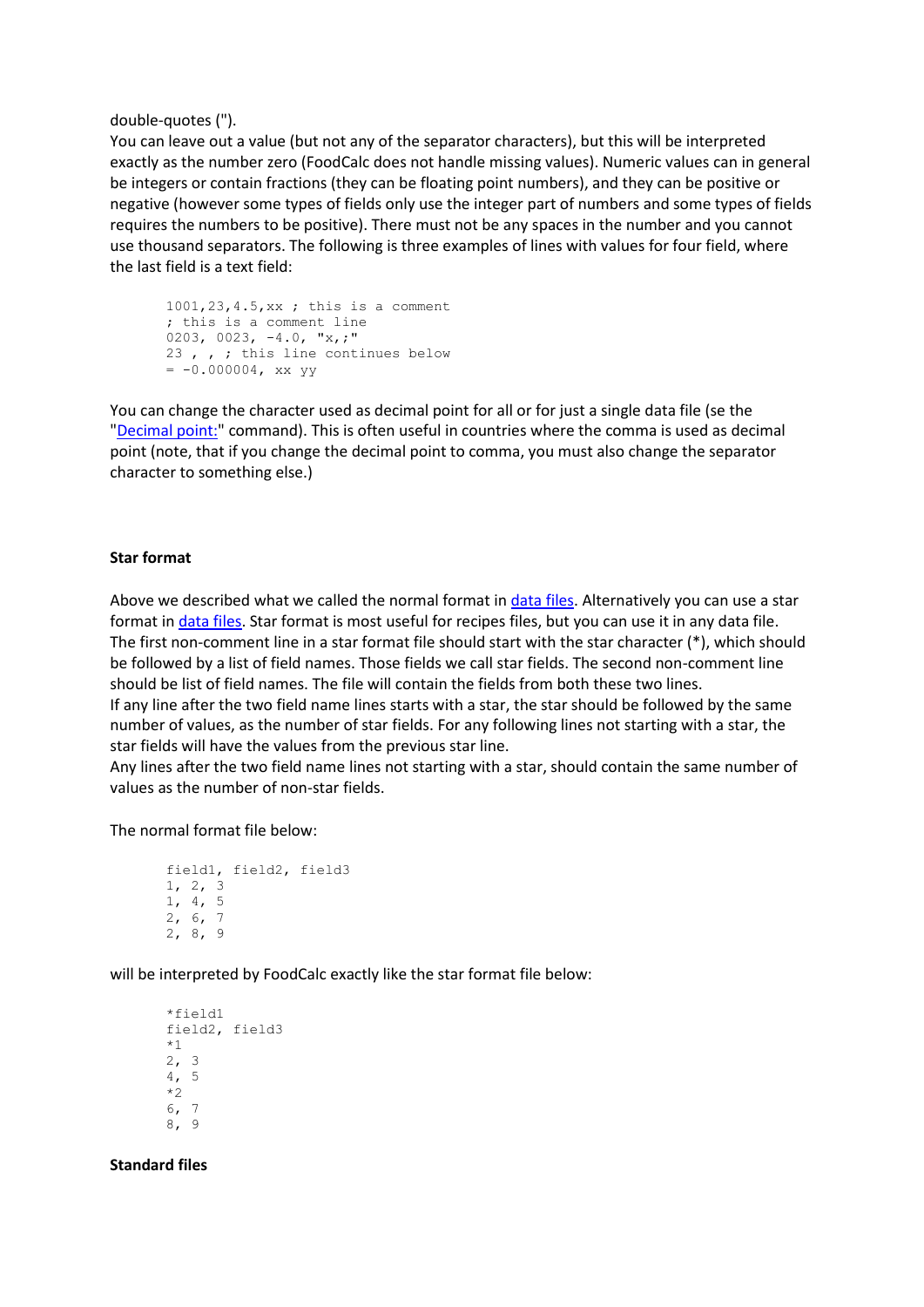When specifying the name of a file, you can use the special file name "-". The meaning of this depends on the type of file:

```
Log file: standard error
Output file: standard output
All other types of files: standard input
```
The meaning of standard error, output and input will depend on your operating system.

## <span id="page-16-0"></span>Commands files

When executing the FoodCalc command you can specify one or more commands files as argument and FoodCalc will read all the files. From inside a commands file you can also read other commands files with the ["Commands:"](#page-18-2) command. If you do not give any arguments to FoodCalc, it will read commands from standard input.

In commands files you can use comments and continuation lines in the same way as in [data files.](#page-14-0) The order of the commands in a commands file does not matter and the order of several commands files does not matter (however, for some commands the order of several uses of this command does matter).

# <span id="page-16-1"></span>**Commands**

All commands start with a keyword followed by a colon (:). Upper and lower case does not matter in a keyword, and you may use extra blanks. The following is a list of all the commands that FoodCalc understands. Commands marked with + may be used more than once, other commands can only be used at most one time. Commands marked with ! must be used at least one time, other commands are optional.

[Log:](#page-18-0) file-name

[Verbosity:](#page-18-1) number

- + [Commands:](#page-18-2) file-name
	- [Save:](#page-19-0) file-name
	- [Decimal point:](#page-19-1) character
	- [Separator:](#page-19-2) character
	- [Comment:](#page-19-3) character
	- [Blip:](#page-20-0) number
- !+ [Foods:](#page-20-1) file-name [id-field sep-char dec-point-char com-char]
- + [Groups:](#page-20-2) file-name [id-field-list sep-char dec-point-char com-char]
- + [Recipes:](#page-21-0) file-name [recipe-field food-field amount-field sep-char dec-point-char com-char] [Food weight:](#page-21-1) weight field-list
	- [Ingredients:](#page-22-0) keep|keepx|sum
- + [Cook:](#page-22-1) type-name reduce-field field-list
- + [Weight cook:](#page-22-2) type-name weight-reduce-field field-list
- + [Set:](#page-23-0) field = expression
- + [Group set:](#page-23-1) field = expression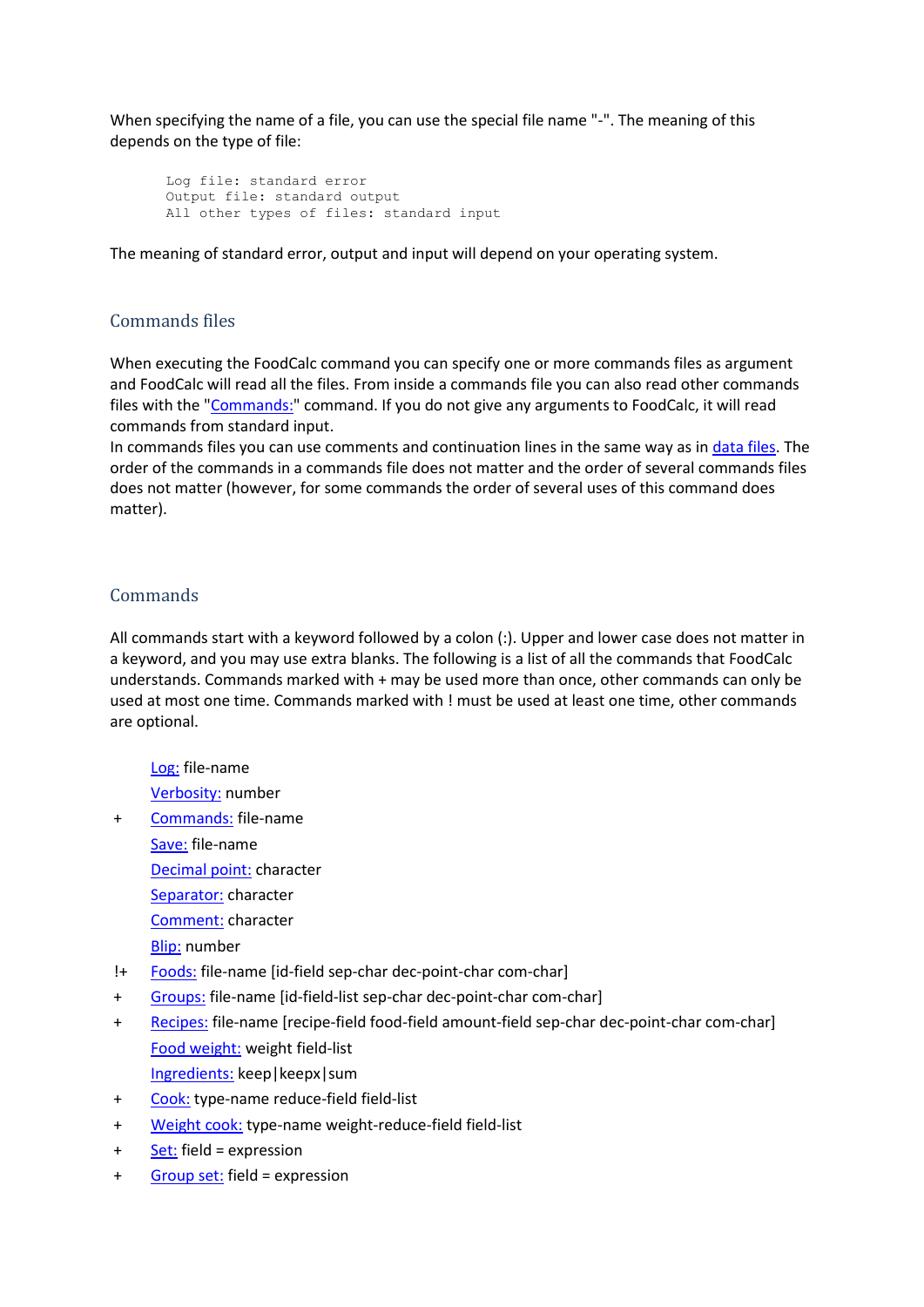- + [Recipe set:](#page-23-2) field = expression
- + [No-calc fields:](#page-24-0) field-list
- + [Text fields:](#page-24-1) field-list
- ! [Input:](#page-24-2) file-name [id-field amount-field sep-char dec-point-char com-char] [Input format:](#page-25-0) text|bin-native [Input fields:](#page-25-1) field-list [Input \\*fields:](#page-25-2) field-list [Input scale:](#page-25-3) scale [Cook field:](#page-26-0) cook-field type-list
- + [Reduce field:](#page-26-1) reduce-field field-list
- + [Weight reduce field:](#page-26-2) weight-reduce-field field-list
- + [Recipe reduce field:](#page-27-0) reduce-field field-list
- + [Recipe weight reduce field:](#page-27-1) weight-reduce-field field-list [Non-edible field:](#page-27-2) non-edible-field [flag-field]
- ! [Output:](#page-28-0) file-name [sep-char dec-point-char] [Output format:](#page-28-1) text|text-no-head|bin-native [Output fields:](#page-28-2) field-list [Group by:](#page-29-1) field-list
- + [Transpose:](#page-29-0) field number field-list [Where:](#page-29-2) logical-expr

Arguments to commands must be separated by one or more blanks. If an argument contains blanks, commas or semi-colons it must be enclosed in double-quotes ("). If a number is used as argument, you must use the point character (.) as decimal point. If an argument is a list of values or names the elements in the list must be separated by commas. If some arguments in the list above is enclosed in square brackets ([ ]) they are optional. You can leave out all optional arguments or just the last one or more arguments.

If an argument is a *field-list* you can list field names separated by commas. You can also specify a range of fields by typing the name of the first field, two dashes (--), and the name of the last field. Single fields and ranges of fields may be in the same *field-list* separated by commas. The order of food table fields will be the order they are added to the food table by "**Foods:**" and ["Groups:"](#page-20-2) commands.

# <span id="page-17-0"></span>Calling FoodCalc

You execute FoodCalc by entering the following at a command prompt or in a script file:

```
foodcalc [options] [file-names]
```
The file names should be names of commands files. If more than one file is specified, the ones following the first will be read as if the commands were entered at the bottom of the first file. If no file names are given as argument, FoodCalc will read commands from standard input.

You can optionally give one or more of the following options as arguments before any file name arguments: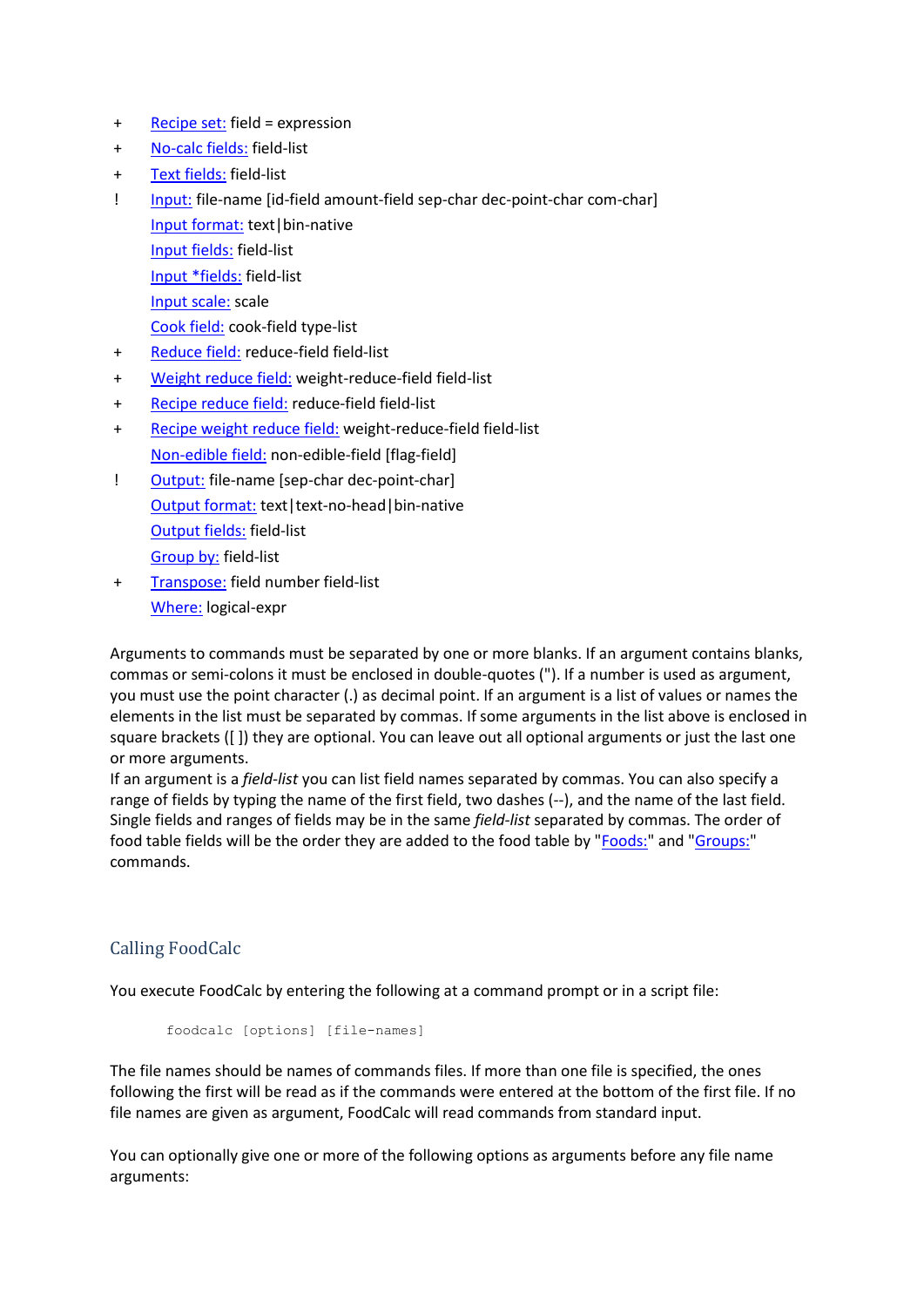| -v number    | The same as using the "Verbosity:" command. This will also override any<br>"Verbosity:" commands in the commands files.                            |
|--------------|----------------------------------------------------------------------------------------------------------------------------------------------------|
| -I file-name | The same as using the "Log:" command. This will also override any "Log:"<br>commands in the commands files.                                        |
| -i file-name | This file will be used instead of the file name given as argument to the "Input:"<br>command. This is most useful when also using the -s command.  |
| -o file-name | This file will be used instead of the file name given as argument to the "Output:"<br>command. This is most useful when also using the -s command. |
| -s file-name | See the description of the "Save:" command for information about the -s option.                                                                    |

# <span id="page-18-0"></span>Log: command

log: file-name

The ["Log:"](#page-18-0) command specifies the name of a file where the FoodCalc log will be written. If you do not use the ["Log:"](#page-18-0) command, FoodCalc will take the name of the commands file given as argument to FoodCalc, strip out an ending ".fc" or ".txt" and append ".log". The resulting file name will be used for the log file. If you do use the ["Log:"](#page-18-0) command, it should be the first command in the commands file.

# <span id="page-18-1"></span>Verbosity: command

verbosity: number

The ["Verbosity:"](#page-18-1) command specifies how verbose FoodCalc will be when writing the log file. The higher the number, the more verbose FoodCalc will be. As default will be used the number 50, which is pretty verbose. Currently the following levels are defined:

50 Default.

40 Do not print warning messages.

30 Do not print the name of the log file to standard error.

20 Do not print any informational messages about files read and written.

10 Do not print any error messages.

<span id="page-18-2"></span>1 Do not make a log file.

## Commands: command

commands: file-name

The ["Commands:"](#page-18-2) command is optional and can be used more than once. It specifies an additional commands file, and the commands in this file will be processed as if they were entered at the bottom of the current commands file.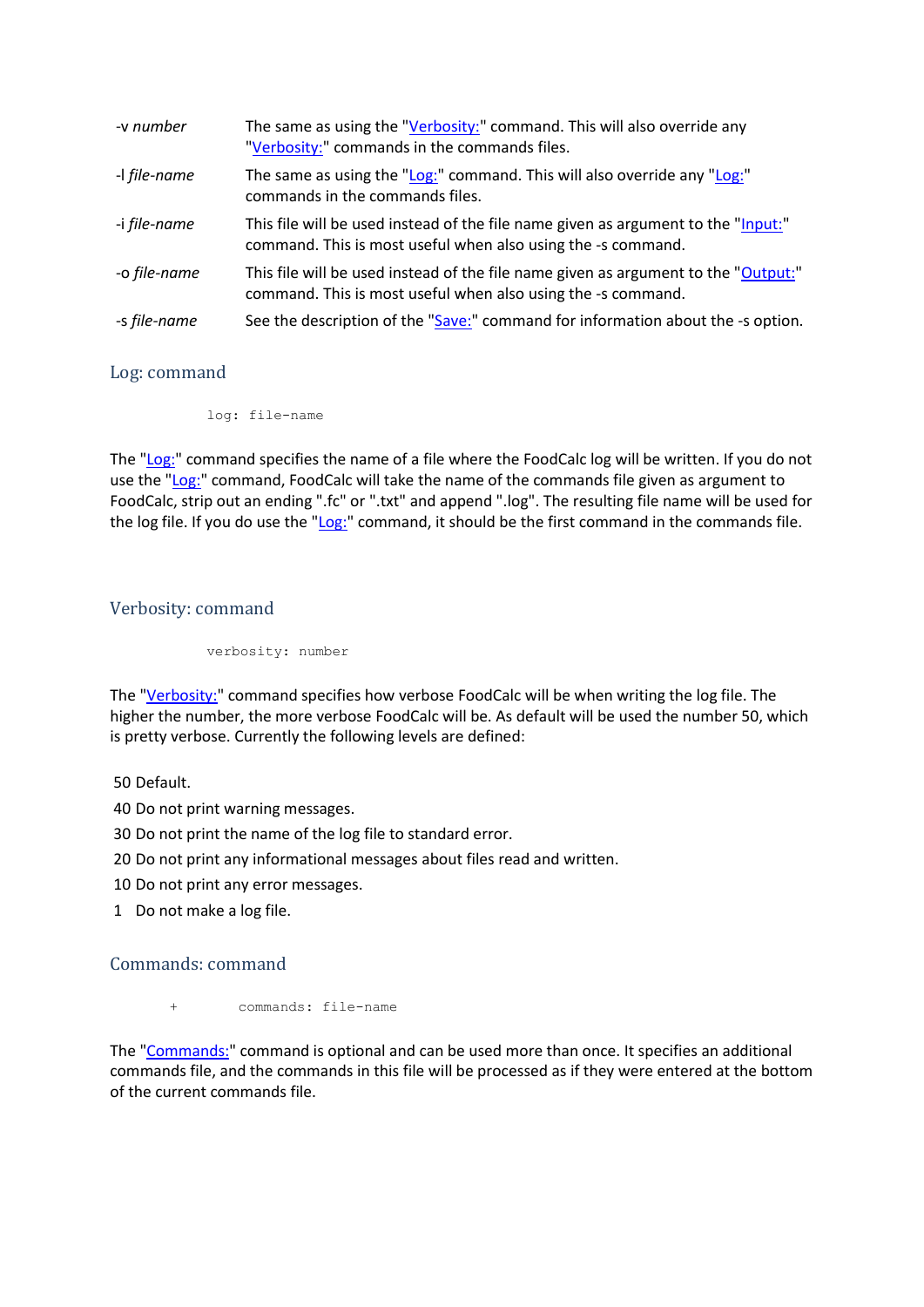#### <span id="page-19-0"></span>Save: command

save: file-name

The save command is very special. When it is used, FoodCalc will read all the commands, foods, groups and recipes files, but it will not read the input file nor write the output file. Instead it will save all the information from the commands, foods, groups and recipes files in the file given as argument to the ["Save:"](#page-19-0) command, using an efficient binary format.

At a later time you can then execute the FoodCalc command with:

foodcalc –s save-file

When executed like this, FoodCalc will read the information in the binary save-file and then run as if it was given the original commands, foods, groups and recipes files. However, you may override the names of the log file, input file and output file from the original commands file by using the -l, -i and o options.

This is mostly useful if you run FoodCalc repeatedly with different (small) input files but with the same foods, groups and recipes files. FoodCalc can read the binary save file much faster than the original foods, groups and recipes files.

<span id="page-19-1"></span>Decimal point: command

decimal point: character

Specifies the character to use as default decimal point for all [data files](#page-14-0) (you may override it for specifi[c data files\)](#page-14-0). If you do not use the ["Decimal point:"](#page-19-1) command, FoodCalc will use the point character (.) as default decimal point.

<span id="page-19-2"></span>Separator: command

separator: character

Specifies the character to use as default separator for all *data files* (you may override it for specific [data files\)](#page-14-0). If you do not use the ["Separator:"](#page-19-2) command, FoodCalc will use comma (,) as default separator.

<span id="page-19-3"></span>Comment: command

comment: character

Specifies the character to use as default comment character for all [data files](#page-14-0) (you may override it for specifi[c data files\)](#page-14-0). If you do not use the ["Comment:"](#page-19-3) command, FoodCalc will use semi-colon (;) as default comment character.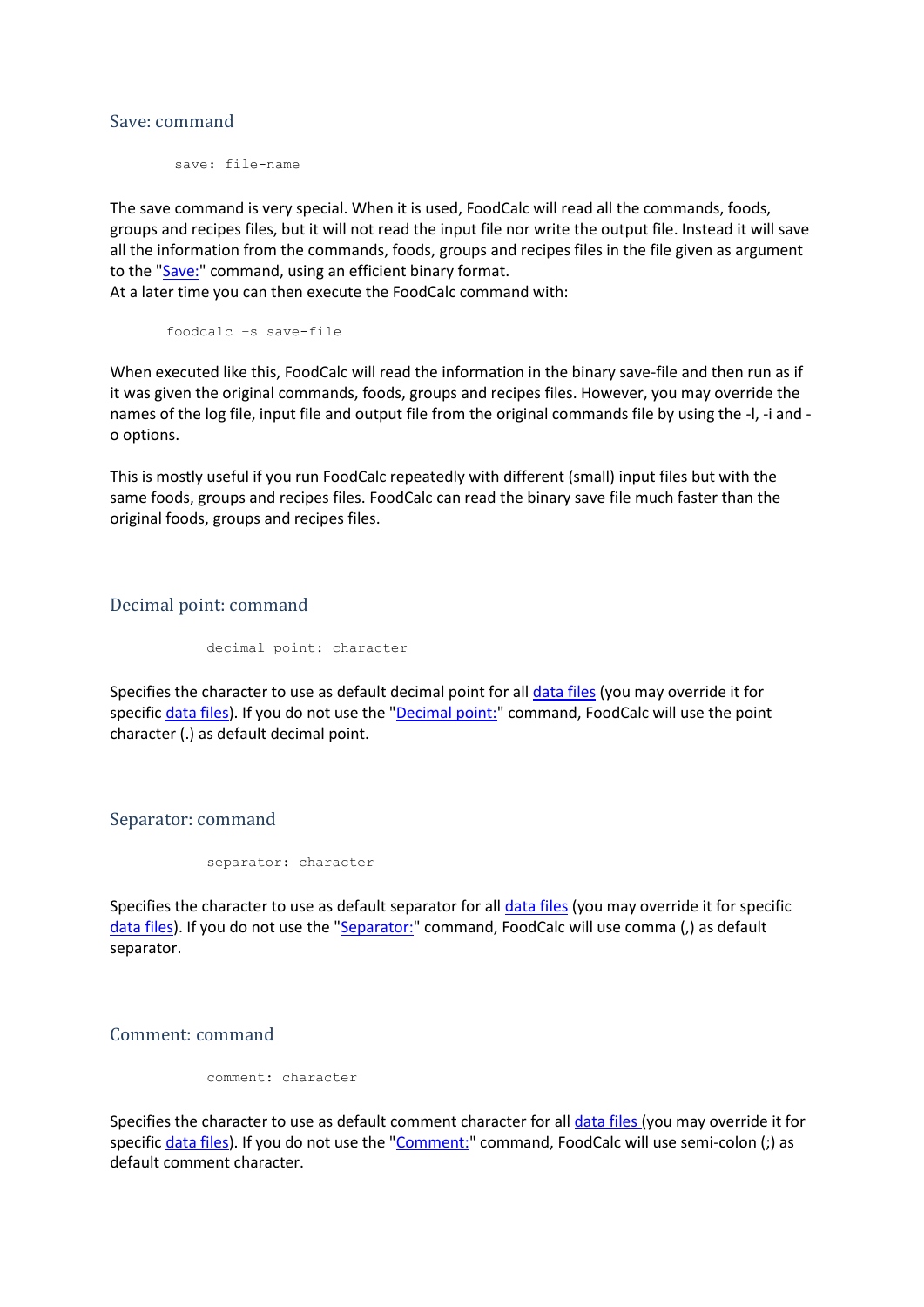## <span id="page-20-0"></span>Blip: command

blip: number

If the ["Blip:"](#page-20-0) command is used, FoodCalc will write the number of lines read from the input file to standard error (usually to the terminal/screen), whenever it has read as many lines as is specified as argument to the ["Blip:"](#page-20-0) command.

#### <span id="page-20-1"></span>Foods: command

!+ foods: file-name [id-field sep-char dec-point-char com-char]

Tells FoodCalc to read the foods file with the name given as the first argument. A foods file is a data file, where each line defines a food. One of the fields in the file must be the food id field, which identifies the foods. The food id field will be a no-calc field. Food id values must be unique positive integers. If the second argument to the ["Foods:"](#page-20-1) command is used it must be the name of the field, which is the food id field. Otherwise the first field in the file is used as food id field. The third, fourth and fifth arguments can be used to specify the separator character, the decimal point character and the comment character for the foods file.

You must always have at least one ["Foods:"](#page-20-1) command, and you can have as many as you need. If you use more than one foods file, the files do not need to have the same fields and they do not need to contain the same foods. The foods files are read in the same order as the ["Foods:"](#page-20-1) commands are given. If more than one foods files defines the same field for the same food, the food table will get the value from the last foods file. If a foods file define a food but none of the foods files defines all fields for this food, the missing fields will get zero values.

If you use more than one foods file, you will usually have files with same fields but different foods, or files with different fields (except the food id field) but the same foods. However there may be situations where it is useful to combine this.

#### <span id="page-20-2"></span>Groups: command

+ groups: file-name [id-field-list sep-char dec-point-char com-char]

Tells FoodCalc to read the groups file with the name given as the first argument. A groups file is a data file, where each line defines a group. One or more of the fields in the file must be the group id fields, which identifies the group. Group id values must be unique positive integers. If the second argument to the ["Groups:"](#page-20-2) command is used it must be the names of the group id fields. Otherwise the first field in the file is used as a single group id field. The third, fourth and fifth arguments can be used to specify the separator character, the decimal point character and the comment character for the groups file.

The values in the groups file will be expanded into the food table. Before the expansion there must already be fields in the food table with the same names as the group id fields in the groups file. We call these for group reference fields. All the fields in the groups file will be added to the food table. For all foods in the food table, the group reference fields must be either zero or have a value, which can be found as group id in the groups file. If it is found in the groups file, all the values for that group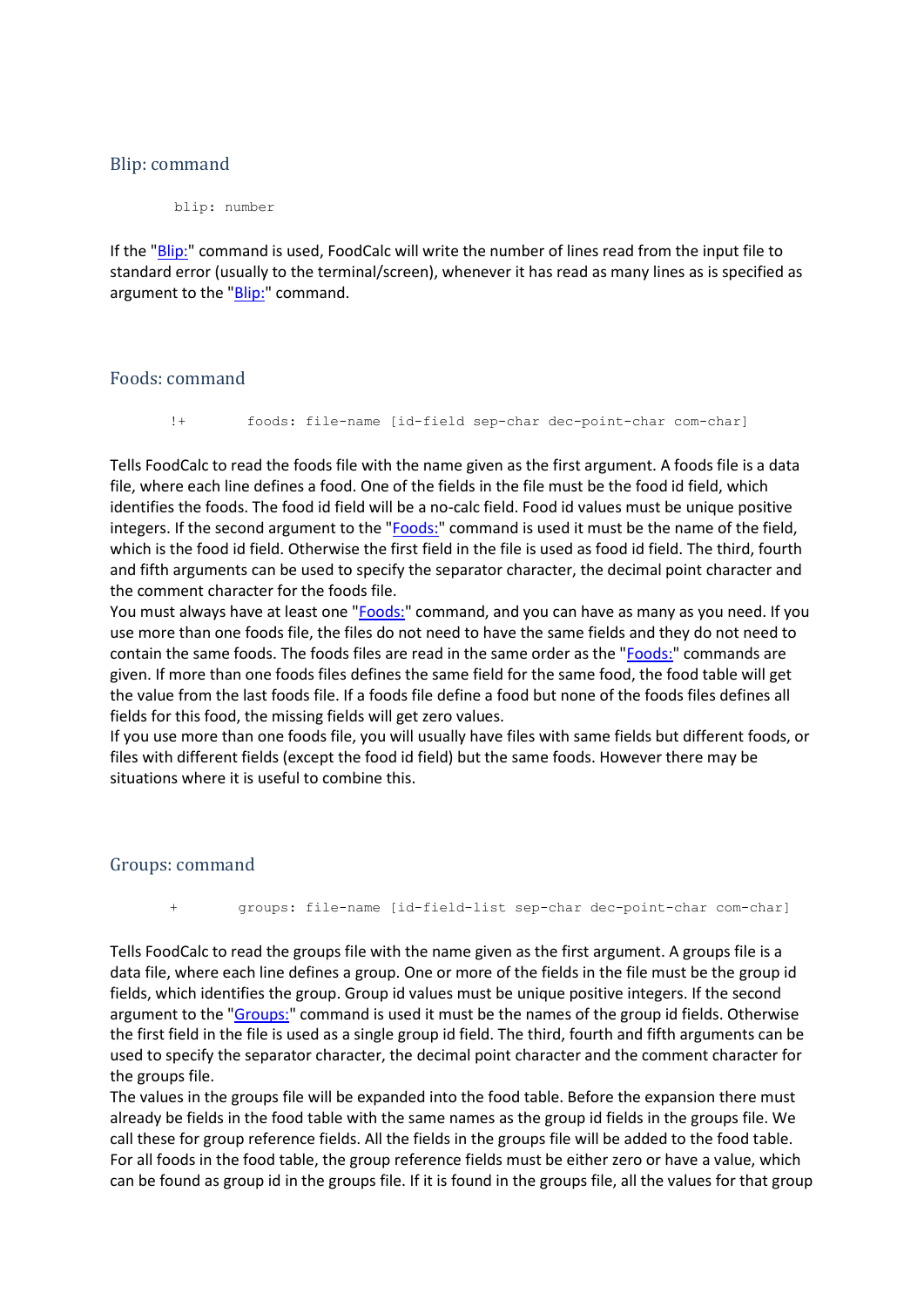will be used for the given food. If the food reference values is zero all the group fields will get zero values for the given food. The group reference fields will be a no-calc fields. You can use as many groups files as you need. Groups files are expanded in the order the ["Groups:"](#page-20-2) commands are given.

#### <span id="page-21-0"></span>Recipes: command

+

recipes: file-name [recipe-field food-field amount-field sep-char dec-point-char com-char]

Tells FoodCalc to read the recipes file with the name given as the first argument. A recipes file is a data file, where each line defines an ingredient in a recipe. One of the fields in the file must be the recipe id field, which identifies the recipe. Recipe id values must be unique positive integers (they must be unique across all recipe files and foods files). An other field must be the ingredient id field, which identifies the ingredient in the recipe. Ingredient id values must be found in the food table, and this identifies the food in the ingredient. A third field must be the amount field, which specifies the amount used of the ingredient. If the second, third and fourth argument are given to the ["Recipes:"](#page-21-0) command, they must be the names of the recipe id, ingredient id and amount fields. Otherwise the first, second and third fields in the file will be used. The fifth, sixth and seventh arguments can be used to specify the separator, decimal point and comment characters for the recipes file.

All ingredients for a recipe must come right after each other in the recipes file. If you manually edit your recipes files you will usually use the star format with the recipe field as a star field. FoodCalc will calculate the total nutrients content for each recipe, which are then normalized as described under the ["Food weight:"](#page-21-1) command. The resulting values will be entered in the food table with a food id equal to the recipe id. The effect is that the recipe can then be used as any other food. If you use ["Ingredients:](#page-22-0) sum" and a recipe file has any fields with the same name as non-calc fields in the food table, then these recipe fields should have the same value for all ingredients in a recipe, and these values will be copied to the food table fields when the recipe(/food) is entered into the food table. If you use the star format, you should make such recipe fields star fields.

You can use as many recipes files as you like. When a ["Recipes:"](#page-21-0) command is given you must also give a ["Food weight:"](#page-21-1) command.

#### <span id="page-21-1"></span>Food weight: command

food weight: weight field-list

Specifies the food table amount and which fields sum to the weight of the food. The first argument specifies for which amount of food the nutrient values in the food table are given. This is what we call the food table amount, and is typically 100 grams.

The second argument to the ["Food weight:"](#page-21-1) command should be a list of fields, which are in the food table or which are set fields. The sum of the values of these fields (after any reductions) should express the total weight of the food (typically you should specify fields containing the values of all the macro nutrients: total protein, total fat, total carbohyd, alcohol, ash and water). In recipes all nutrients in all ingredients will then be normalized with the same factor, so that this sum for all ingredients equals the food table amount.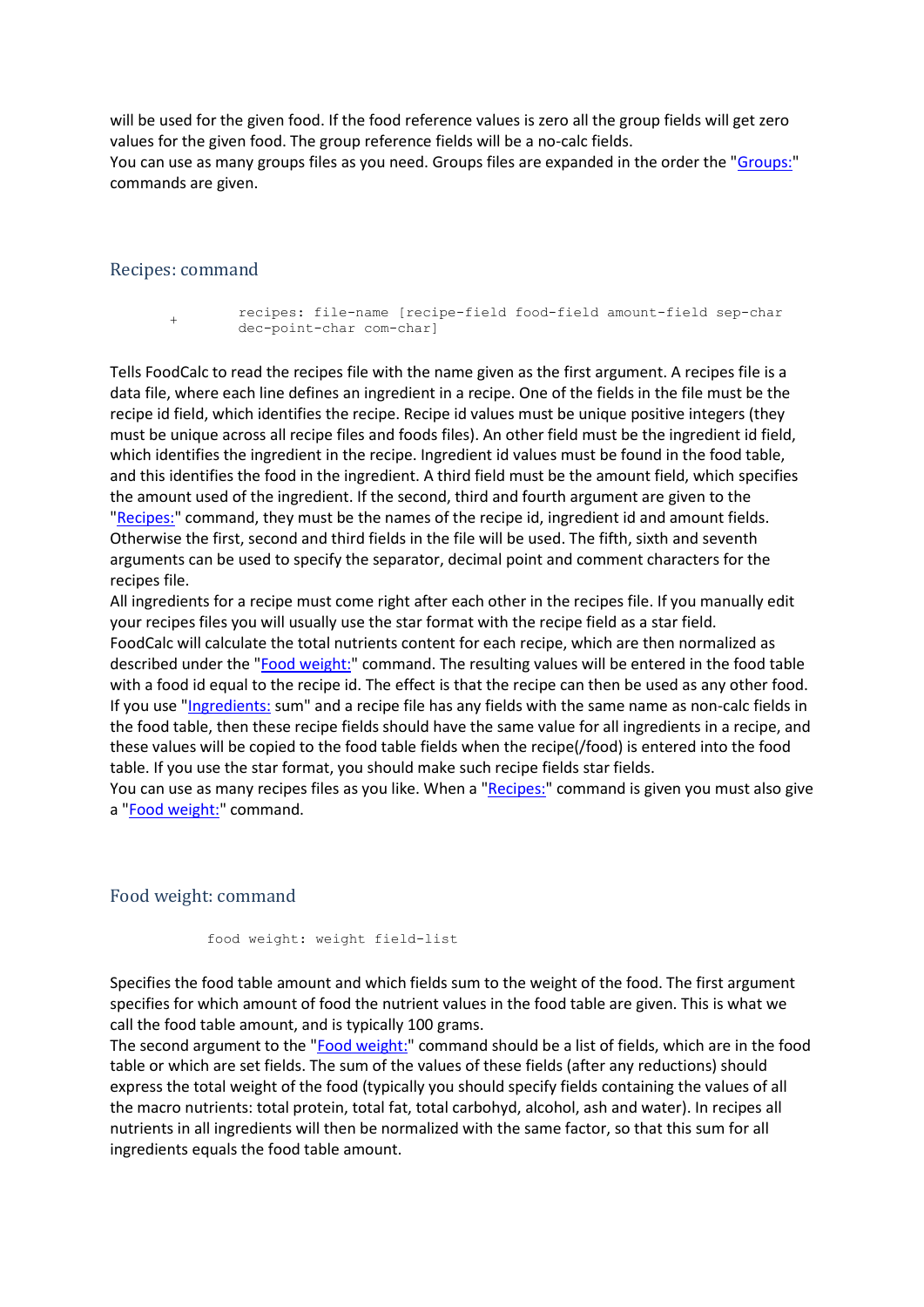#### <span id="page-22-0"></span>Ingredients: command

ingredients: keep|keepx|sum

The ["Ingredients:"](#page-22-0) command can be used with one of the keywords "keep", "keepx" or "sum" as argument. If sum is specified, recipes will behave exactly like they were a single food. This is the default. If keep or keepx is used, then recipes will behave as if each of the ingredients was specified separately in the input file.

If sum or keepx is used any fields from the recipes files with the same names as fields in the food table will be copied to the food table when the recipes are entered into the table. If keep is used such fields keep the value that the ingredients had in the table.

#### <span id="page-22-1"></span>Cook: command

cook: type-name reduce-field field-list

The ["Cook:"](#page-22-1) command specifies how to do reductions of nutrients when cooking. The first argument should be the name of the cooking method. You can choose these names freely. The second argument must be the name of a field in the food table (this field will be a no-calc field). This field is called a reduce field. The third argument must be a list of names of fields in the food table. The meaning is, that when cooking by the given method, the values of all fields in the third argument should be reduced by the fraction, which is the value of the reduce field. If the reduce field has the value zero, there will be no reductions. If it is positive it should be less than or equal to one. If it is negative, the effect is to increase the values of the fields in the third argument. Usually you will have more than one cooking method and for each cooking method you will usually have several ["Cook:"](#page-22-1) commands, because you have a number of reduce fields in the food table, which each reduces different nutrients.

#### <span id="page-22-2"></span>Weight cook: command

+ weight cook: type-name weight-reduce-field field-list

The ["Weight cook:"](#page-22-2) command is a variation of the ["Cook:"](#page-22-1) command. The only difference is, that the second argument is not a reduce field but a weight reduce field. The weight reduce field should be in the food table and it should specify a fraction of the weight of the food. The first field in the field list will be reduced with an amount equal to the fraction of the weight of the food. Any other fields in the field list will be reduced with an fraction equal to the fraction the first field was reduced with. The first field in the list must be a food table field or a set field, any additional fields must be food table fields.

The ["Weight cook:"](#page-22-2) command is normally only useful, when the first field in the field list is a macro nutrient (or ash or water). You can freely combine the use of ["Cook:"](#page-22-1) and ["Weight cook:"](#page-22-2) commands. If you use the ["Weight cook:"](#page-22-2) command you must also use the ["Food weight:"](#page-21-1) command.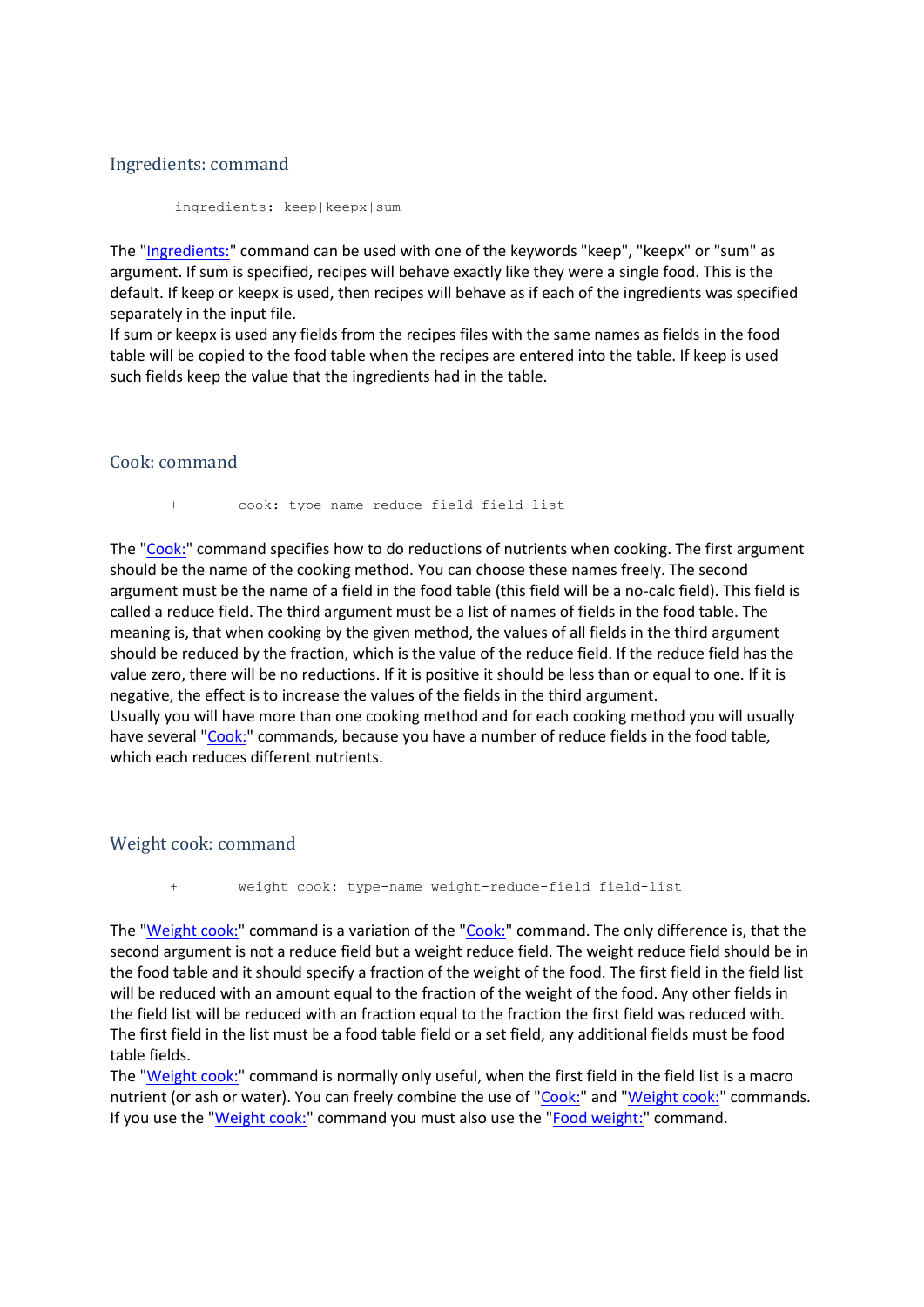#### <span id="page-23-0"></span>Set: command

+ set: field = expression

The " $Set$ " command will make a new field with the name of field to the left of the "=" and value equal the expression. You can use expression with the following EBNF syntax:

| Exp  | $: :=$  | Exp1 $\{ + -$ Exp1 $\}$ |
|------|---------|-------------------------|
| Exp1 | $: : =$ | Exp2 $\{ *   / Exp2 \}$ |
| Exp2 | $: : =$ | $[-]$ Exp3              |
| Exp3 | $: : =$ | Number                  |
|      |         | Field-name              |
|      |         | Exp )<br>$\overline{ }$ |

Any fields in the expression should be food table fields or previous set fields. The set fields will be calculated for each food that is calculated, and if the ["Group by:"](#page-29-1) command is used it will be aggregated just like a nutrient fields. For each command it will be noted if a set field can be used as argument, but in general set fields can be used almost all places where a food table nutrient field can be used.

#### <span id="page-23-1"></span>Group set: command

+ group set: field = expression

The ["Group set:"](#page-23-1) command will make a new field very much like the ["Set:"](#page-23-0) command, but if the ["Group by:"](#page-29-1) is used the group set fields will be calculated after the group aggregations are done. This means you can use the ["Group set:"](#page-23-1) command to calculate things like indexes and percents (e.g. percent of total energy coming from fat). Group set fields can only be used in the ["Output fields:"](#page-28-2) command and in later ["Group set:"](#page-23-1) commands.

#### <span id="page-23-2"></span>Recipe set: command

+ recipe set: field = expression

The ["Recipe set:"](#page-23-2) command will make a new field somewhat like the ["Set:"](#page-23-0) command, but the field is calculated for each recipe ingredient and then the field is added to the food table (if the field already is in the food table its value will be changed to the value of the expression). Therefor recipe set fields can be used just like any other food table field.

Any fields in the expression can be food table fields, set fields or fields from the recipes fields.

#### Calculate: command

calculate: new-field additive-list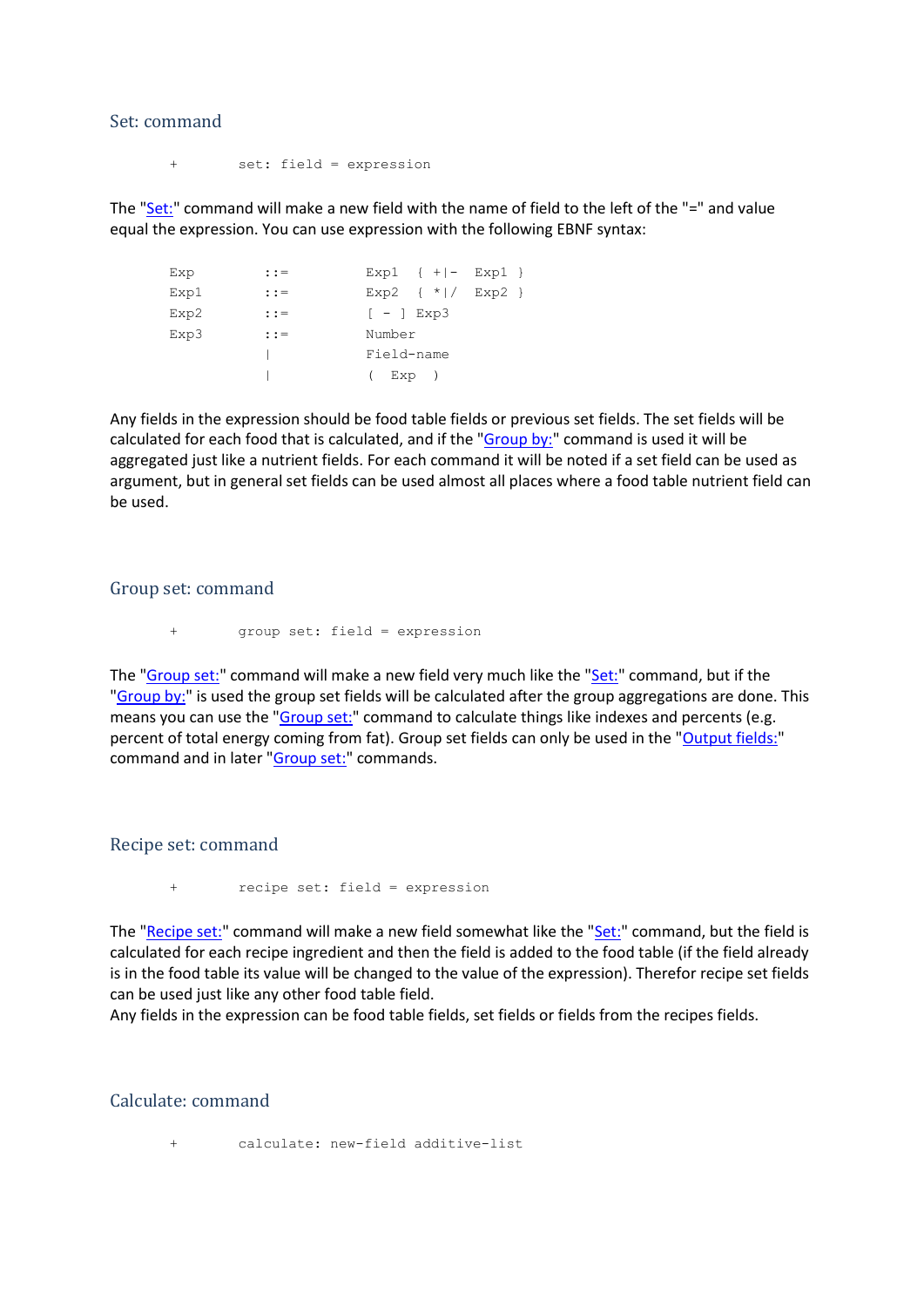### **The "calculate:" command only exists for backward compatibility. You should now use the "set:" command!**

You can use the "calculate:" command to make new fields, which will as values have the weighted sum of (possible reduced) values of fields in the food table. The first argument should be the name of the new field. The second argument should be a list of names of fields in the food table (or of fields previously defined with a "calculate:" command). The values of those fields will be summarized. You may enter a number before each field name in the list (but also separate the number and the name with a comma). The value of such a field will then be weighted with that number before it is added to the sum.

# <span id="page-24-0"></span>No-calc fields: command

+ no-calc fields: field-list

The ["No-calc fields:"](#page-24-0) command takes a list of names of fields in the food table as argument. The fields will be no-calc fields. Note, that many other commands has the side effect of making fields no-calc. Fields that are not no-calc are supposed to be nutrient fields. No-calc fields will not be weighted with amounts, will not be aggregated by the ["Group by:"](#page-29-1) command and will not be reduced by cooking.

# <span id="page-24-1"></span>Text fields: command

text fields: field-list

The ["Text fields:"](#page-24-1) command takes a list of names of fields as argument. All fields with one of these names in the foods, groups, recipes and input files will be text fields. Text fields can have any value, but are totally ignored by FoodCalc. All fields which are not text fields can have only numeric values.

## <span id="page-24-2"></span>Input: command

! input: file-name [id-field amount-field sep-char dec-point-char comchar]

Tells FoodCalc to read the input file with the names given as the first argument. An input file is a data file, where each line gives the amount consumed of a given food. One of the fields must be the consumption id field. Consumption id values must be found in the food table, and this identifies the food consumed. Another field must be the amount field, which specifies the amount consumed. If the second and third arguments are given to the ["Input:"](#page-24-2) command, they must be the names of the consumption id field and the amount field. Otherwise the first and the second fields in the file will be used.

FoodCalc will multiply the amount with the input scale and this value will be multiplied with all nutrient fields in the food table (nutrient fields are all fields that are not no-calc). After that any reductions will be made and any new fields calculated.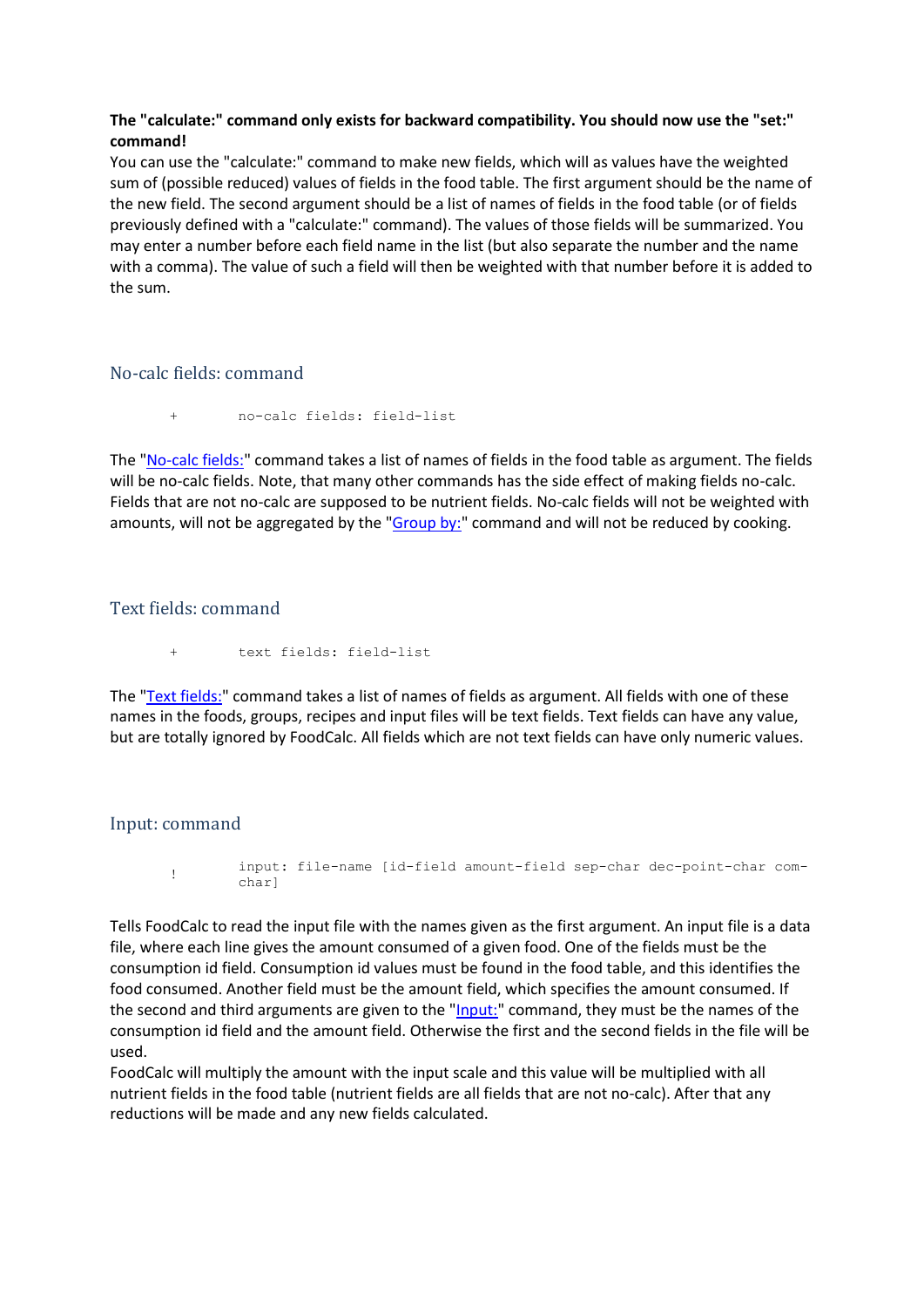#### <span id="page-25-0"></span>Input format: command

input format: text|bin-native

The ["Input format:"](#page-25-0) command can be used to specify the format of the input file, and it can be used with either the keyword "text" or the keyword "bin-native" as argument. If the keyword text is used the input file should be a data file (however, see also the ["Input fields:"](#page-25-1) command"). This is the default.

If the keyword bin-native is used, the ["Input fields:"](#page-25-1) command must be used to specify the names of the fields. The input files must only contain the values, and these should be in the form of binary double precision floating point numbers without any end of line markers or any end of file markers. This format will be different on different platforms. If you generate the file with a C program, you should use variables of type double, and you should open the file with the "wb" mode. If you generate the file with SAS you should use a FILE command with "LRECL=(8\*number-of-fields) RECFM=F", and you should put with the format RB8.

You should only use the bin-native input format when you have large amounts of data and want to improve the running time. FoodCalc can read a bin-native file somewhat faster than a data file.

#### <span id="page-25-1"></span>Input fields: command

```
input fields: field-list
```
Normally the input file is a data file, where the names of the fields are in the first non-comment line in the file. Instead you can use the ["Input fields:"](#page-25-1) command to name the fields. If you do that, you must not also have the names of the fields in the input file.

You must always use the ["Input fields:"](#page-25-1) command if you use the ["Save:"](#page-19-0) command or if you use the ["Input format:](#page-25-0) bin-native" command.

<span id="page-25-2"></span>Input \*fields: command

```
input *fields: field-list
```
You can only use the ["Input \\*fields:"](#page-25-2) command, when you also use the ["Input fields:"](#page-25-1) command. When you use the ["Input \\*fields:"](#page-25-2) command the input file should be in star format, except without the two field name lines. The fields in the ["Input \\*fields:"](#page-25-2) command will be the star fields and the fields in the ["Input fields:"](#page-25-1) command will be the non-star fields.

<span id="page-25-3"></span>Input scale: command

input scale: scale

The argument to the "*Input scale:*" command should be a number, and that number is multiplied with all input amounts and all recipe amounts. If your food table has nutrient values pr. *n* units of food, and your amount fields uses the same unit, then you should use the value of 1/*n* as argument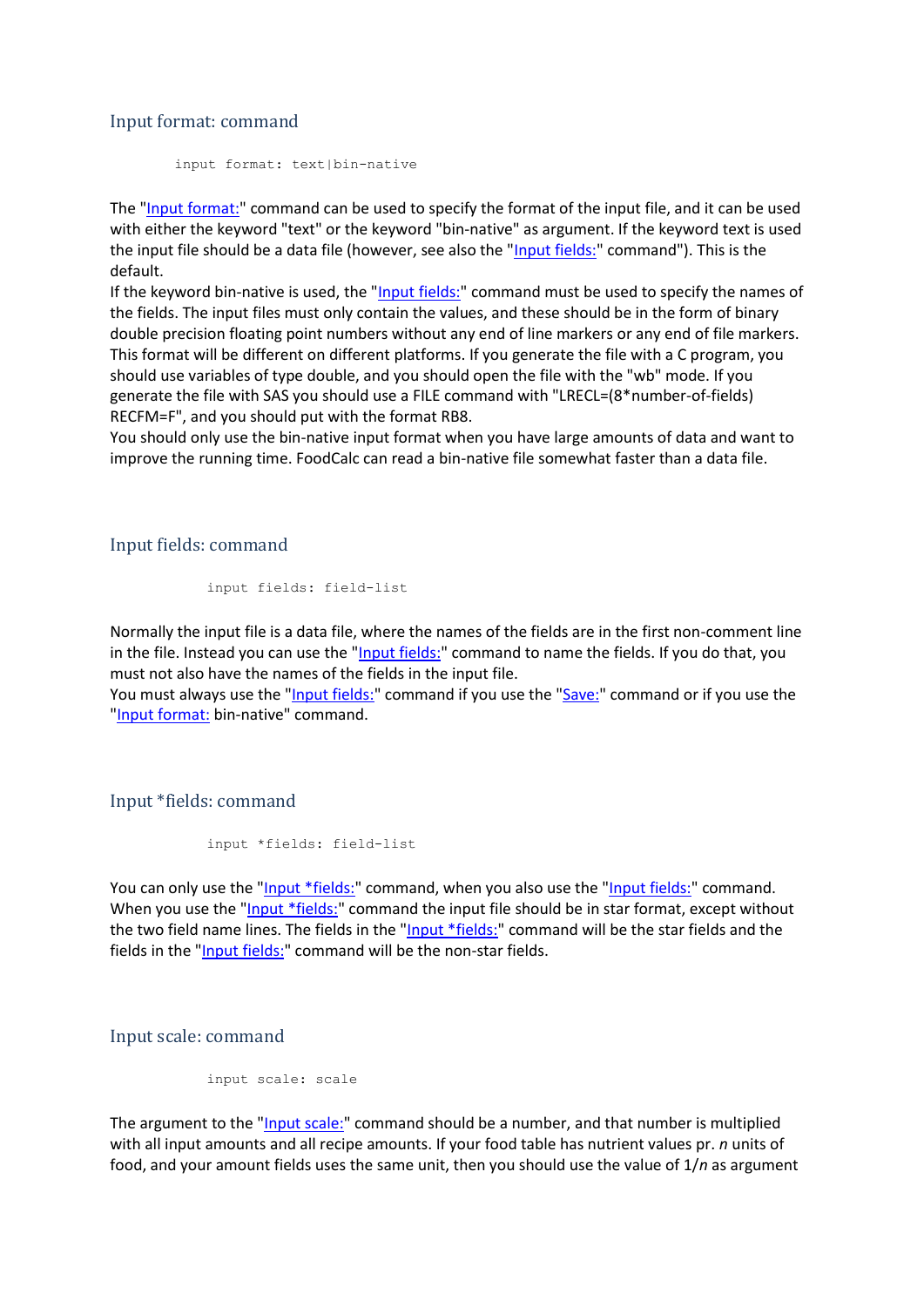to the ["Input scale:"](#page-25-3) command. If you do not use the "Input scale:" command the value one will be used.

### <span id="page-26-0"></span>Cook field: command

cook field: cook-field type-list

The first argument to the ["Cook field:"](#page-26-0) command should be the name of a field. If that field name is found in the input file, that input field will be a cook field. If the field name is found in a recipes file, that recipe field will be a cook field. You may have a cook field in just the input file or just in a recipe file. Or you can have a cook field in both the input file and the recipes file – in this case, the cook fields must have the same name!

The second argument must be a list of names of cooking methods. All these cooking methods must be defined with ["Cook:"](#page-22-1) commands.

If a cook field has the value zero, it specifies that this food should not be cooked. Otherwise it must have a positive value less than or equal to the number of cooking methods in the second argument to the ["Cook field:"](#page-26-0) command. The value then selects the cooking method which has the same ordinal number in the list as the value of the cook field. How the cooking is done must be defined with ["Cook:"](#page-22-1) commands.

#### <span id="page-26-1"></span>Reduce field: command

+ reduce field: reduce-field field-list

The ["Reduce field:"](#page-26-1) command is used to specify reductions of nutrients depending on values in the input file or in recipes files. The first argument should be the name of a field. If that field is found in the input file, that input field will be a reduce field. If the field name is found in a recipes file, that recipe field will be a reduce field. You may have a reduce field in just the input file or just in a recipe file. Or you can have a reduce field in both the input file and the recipes file – in this case, the reduce fields must have the same names! The second argument must be a list of names of food table fields. All the values of the food table fields will be reduced with the fraction that is the value of the reduce field. If the reduce field has the value zero there will be no reductions. If it is positive, it should be less than or equal to one. If it is negative, the effect is to increase the values of the food table fields. You can define as many reduce fields as you need.

#### <span id="page-26-2"></span>Weight reduce field: command

weight reduce field: weight-reduce-field field-list

The ["Weight reduce field:"](#page-26-2) command is a variation of the ["Reduce field:"](#page-26-1) command. The only difference is, that the second argument is not a reduce field but a weight reduce field. The weight reduce field should be in the input file and/or in the recipes files, and it should specify a fraction of the weight of the food. The first field in the field list will be reduced with an amount equal to the fraction of the weight of the food. Any other fields in the field list will be reduced with an fraction equal to the fraction the first field was reduced with. The first field in the list must be a food table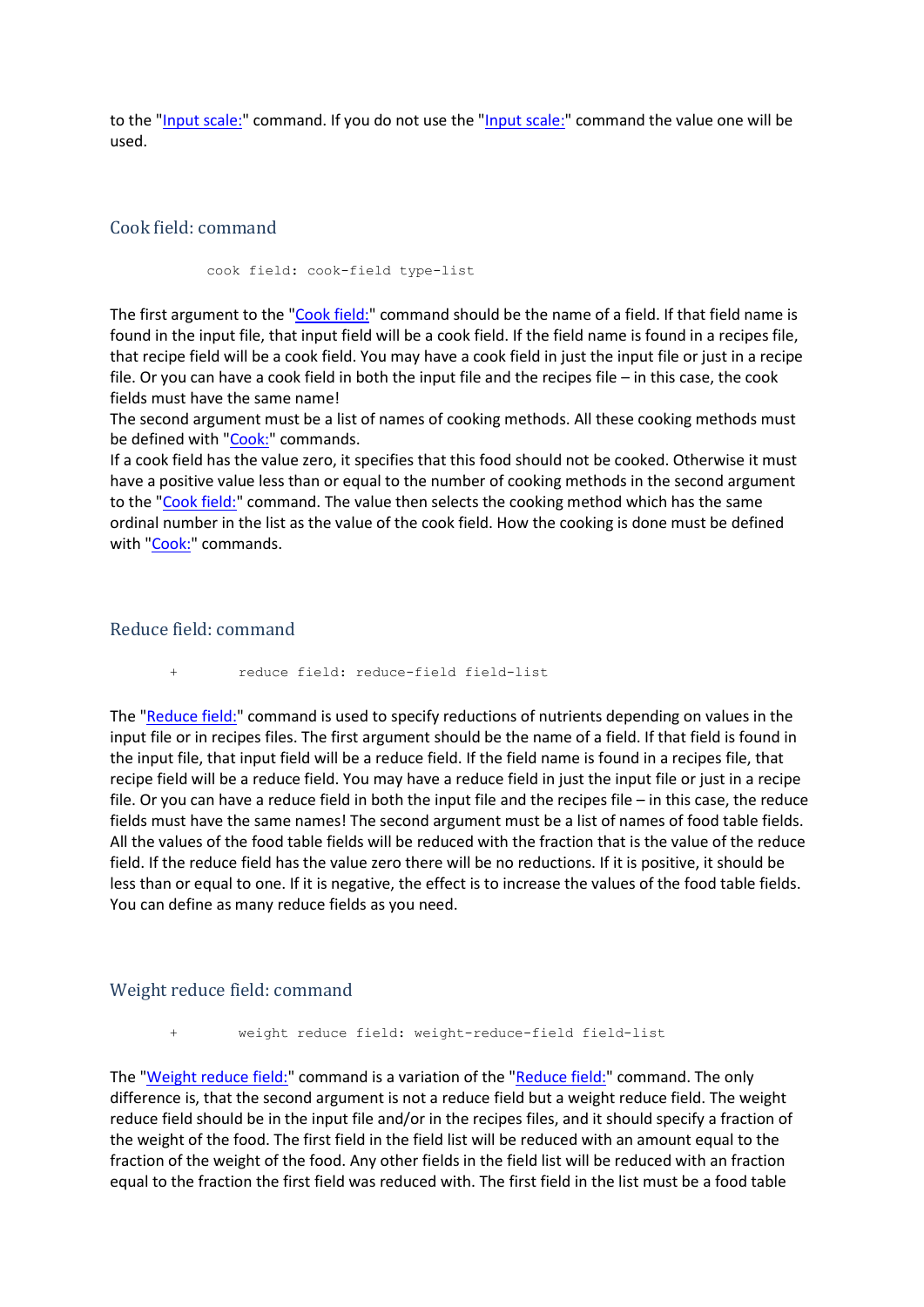field or a set field, any additional fields must be food table fields.

The ["Weight reduce field:"](#page-26-2) command is normally only useful, when the first field in the field list is a macro nutrient (or ash or water). If you use the ["Weight reduce field:"](#page-26-2) command you must also use the ["Food weight:"](#page-21-1) command.

#### <span id="page-27-0"></span>Recipe reduce field: command

recipe reduce field: reduce-field field-list

The ["Recipe reduce field:"](#page-27-0) command is used to specify reductions of nutrients depending on values in recipes files. The first argument should be the name of a field. If the field name is found in a recipes file, that recipe field will be a reduce field. The recipe reduce field should have the same values for all the ingredients in a recipe. If you use the star format, you should make the reduce field a star field. The second argument must be a list of names of food table fields. For all ingredients in a recipe all the values of the food table fields will be reduced with the fraction that is the value of the reduce field. If the reduce field has the value zero there will be no reductions. If it is positive, it should be less than or equal to one. If it is negative, the effect is to increase the values of the food table fields. The ["Recipe reduce field:"](#page-27-0) command is actually just an alias for the ["Reduce field:"](#page-26-1) command.

## <span id="page-27-1"></span>Recipe weight reduce field: command

recipe weight reduce field: weight-reduce-field field-list

The ["Recipe weight reduce field:"](#page-27-1) command is a variation of the ["Recipe reduce field:"](#page-27-0) command. The only difference is, that the second argument is not a reduce field but a weight reduce field. The weight reduce field should be in the recipes files, and it should specify a fraction of the weight of the food. The recipe weight reduce field should have the same values for all the ingredients in a recipe. If you use the star format, you should make the weight reduce field a star field.

The first field in the list of nutrient fields in the command are summarized for all the ingredients (let us call this n-sum), and also the weight of all the ingredients are summarized (let us call this w-sum). If we call the value of the reduce field for r, FoodCalc then calculates a fraction to reduce by: (r \* wsum) / n-sum. All the nutrient fields in the command are then reduced by this fraction for all the ingredients in the recipe.

The first field in the list must be a food table field or a set field, any additional fields must be food table fields. The ["Recipe weight reduce field:"](#page-27-1) command is normally only useful, when the first field in the field list is a macro nutrient (or ash or water). If you use the "recipe weight reduce field:" command you must also use the ["Food weight:"](#page-21-1) command.

# <span id="page-27-2"></span>Non-edible field: command

```
non-edible field: non-edible-field [flag-field]
```
The food table (the foods and groups files) should contain nutrient values for only the edible part of foods, and the input and recipes fields should have amount fields specifying the amount eaten, except if you use the ["Non-edible field:"](#page-27-2) command.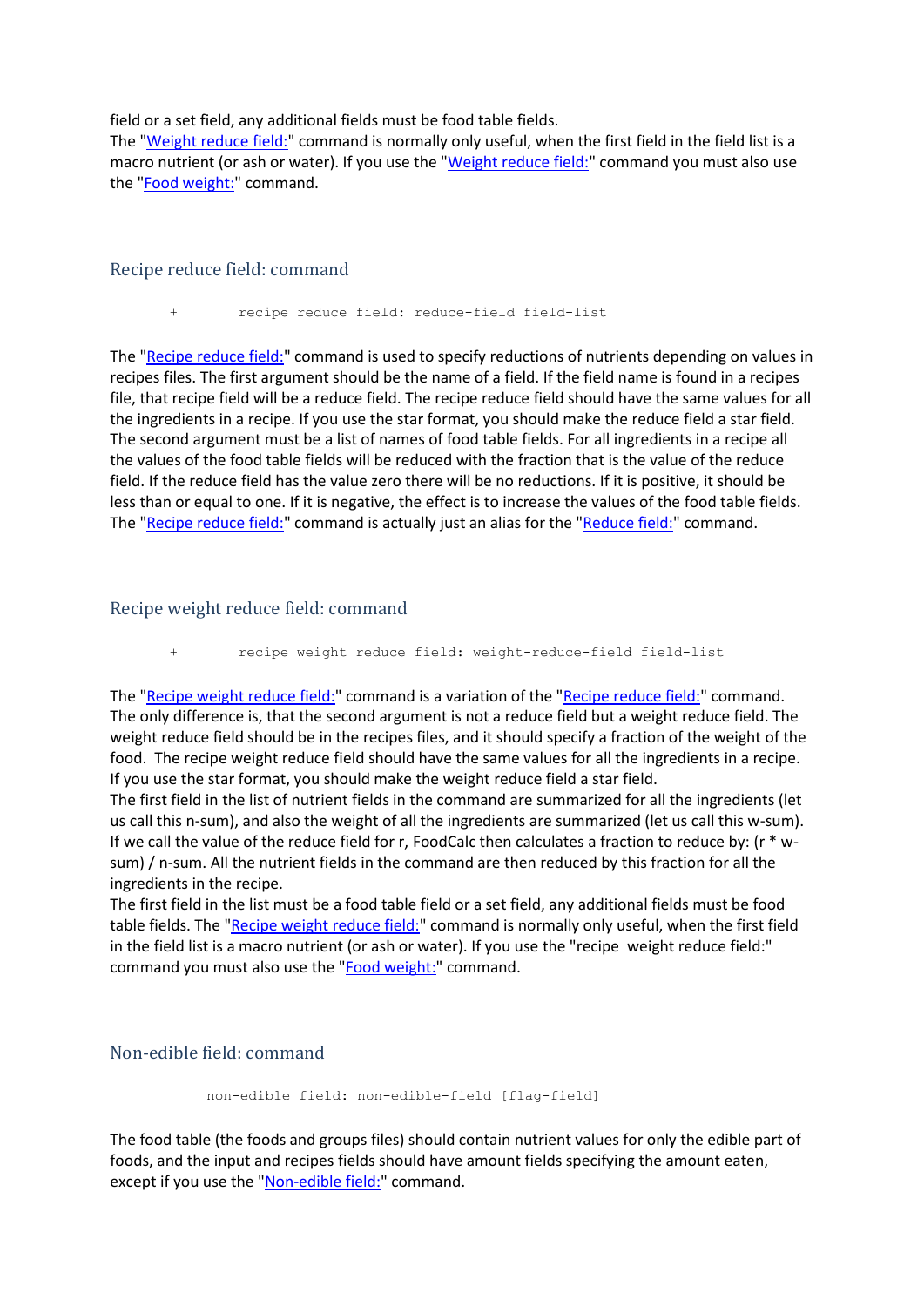The first argument to the ["Non-edible field:"](#page-27-2) command should be the name of a field in the food table, which as value has the non-edible fraction of the foods, as they are normally purchased. If the second argument is not specified, then all amount fields in input and recipes files should contain the total weights (the weight of both the edible and non-edible parts). If the second argument is specified, it should be a field name. If this field is *not* in an input or recipes file, then all the amounts in this file should be the weight of the edible part. If the field is in a file, then it should have the value zero or one. If it is zero, the amount should be the weight of the edible part. If the value is one, the amount should be the total weight of that food (the weight of both the edible and non-edible parts).

<span id="page-28-0"></span>Output: command

! output: file-name [sep-char dec-point-char]

Tells FoodCalc to write the output file with the name given as the first argument. The output file is a data file (however, se also the ["Output format:"](#page-28-1) command), where each line will list the nutrients consumed. The second and third argument can be used to specify the separator and decimal point characters.

If you do not use the ["Group by:"](#page-29-1) command, there will be one output line for each input line. If you do use group by, there will be one output line for each (sub)group.

#### <span id="page-28-1"></span>Output format: command

output format: text|text-no-head|bin-native

The ["Output format:"](#page-28-1) command can be used to specify the format of the output file, and it can be used with one of the keywords "text", "text-no-head" or "bin-native". If the keyword text is used the output file will be a data file. This is the default. If the keyword text-no-head is used, the output file will be like a data file, but without a line with the names of the fields.

If the keyword bin-native is used, the output file will only contain the values in the form of binary double precision floating point numbers without any end of line markers or any end of file marker. This format will be different on different platforms. If you read the resulting file with a C program, you should use variables of type double, and you should open the file with the "rb" mode. If you read the file with SAS, you should use an INFILE command with "LRECL=(8\*number-of-fields) RECFM=F", and you should get with the informat RB8.

You should only use the bin-native output format when you have large amounts of data and want to improve the running time. FoodCalc can write a bin-native file somewhat faster than a data file.

#### <span id="page-28-2"></span>Output fields: command

```
output fields: field-list
```
This command specifies which fields are written to the output file. If you do not use the ["Group by:"](#page-29-1) command, you can specify any input field, any food table field, any set field and any group set field. If you do use the ["Group by:"](#page-29-1) command, you can specify only nutrient table fields (fields that are not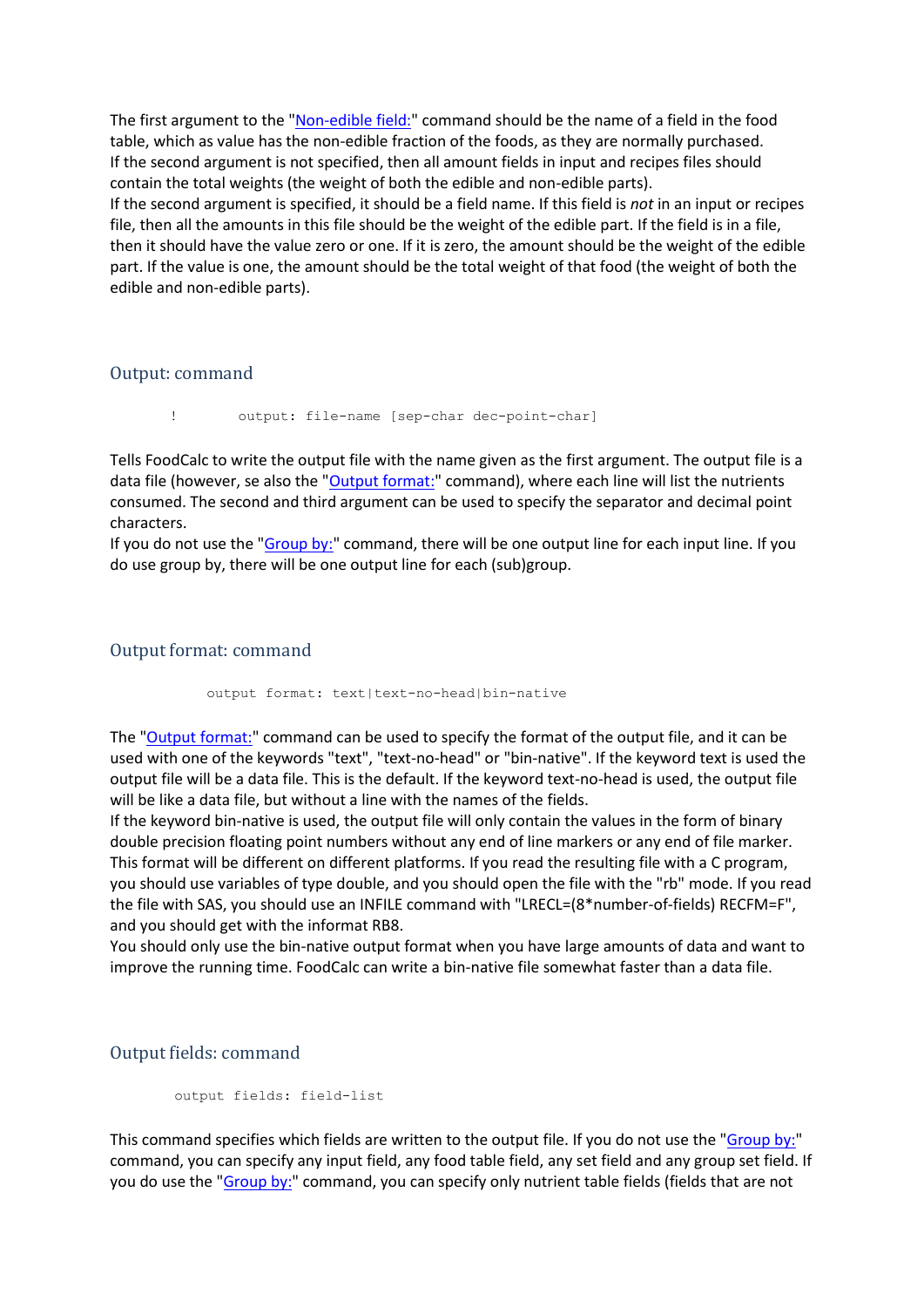no-calc), set fields, group set fields, and group by fields. Any input field or no-calc field will be written just as it was read. Nutrient fields will be weighted with the amount and the input scale, possibly reduced by reduce fields, and possibly summarized by a group by.

If you do not use the ["Output fields:"](#page-28-2) command and do not use the ["Group by:"](#page-29-1) command, the default will be to output all fields from the input file, all fields from the food table, all set fields, and all group set fields. If you do not use the ["Output fields:"](#page-28-2) command but do use the ["Group by:"](#page-29-1) command, the default will be to output all the group by fields, all the nutrient fields, all set fields, and all the group set fields.

You should only output the fields you need, because FoodCalc runs faster and uses less memory when fever fields are output.

#### <span id="page-29-1"></span>Group by: command

group by: field-list

Tells FoodCalc to group the foods according to the values of one or more group by fields, and to summarize the nutrients in each group. The argument to the ["Group by:"](#page-29-1) command should be a list of field names of fields in either the input file or the food table. These fields are called group by fields and they will be no-calc fields. If the first one or more fields in the field-list are input fields, the input file must be sorted ascending on these fields. Only the integer part of the values of these fields will be used.

Each nutrient field will be summarized for all foods where all the group by fields has the same values.

#### <span id="page-29-0"></span>Transpose: command

transpose: field number field-list

Tells FoodCalc to output the fields in the field-list transposed on the field in the first argument. The ["Transpose:"](#page-29-0) command can only be used when the ["Group by:"](#page-29-1) is also used. The field in the first argument it the field transposed on and should be a field from the food table and it will be a no-calc field.

Each field in the field-list will be transposed and should be a field in the food table or a set field. For each of these fields will be output *number* fields as specified in the second argument. The output fields will be named the same as the transposed field but with the numbers one to *number* as suffix. To the output field with number *n* will be added the value of the transposed field when the integer part of the value of the field transposed on equals *n*. If the field transposed on does not have a value >= one and <= *n*, then the transposed field will not be added to any of the output fields.

## <span id="page-29-2"></span>Where: command

```
where: logical-expr
```
The argument to the ["Where:"](#page-29-2) command should be a logical expression with the following EBNF syntax: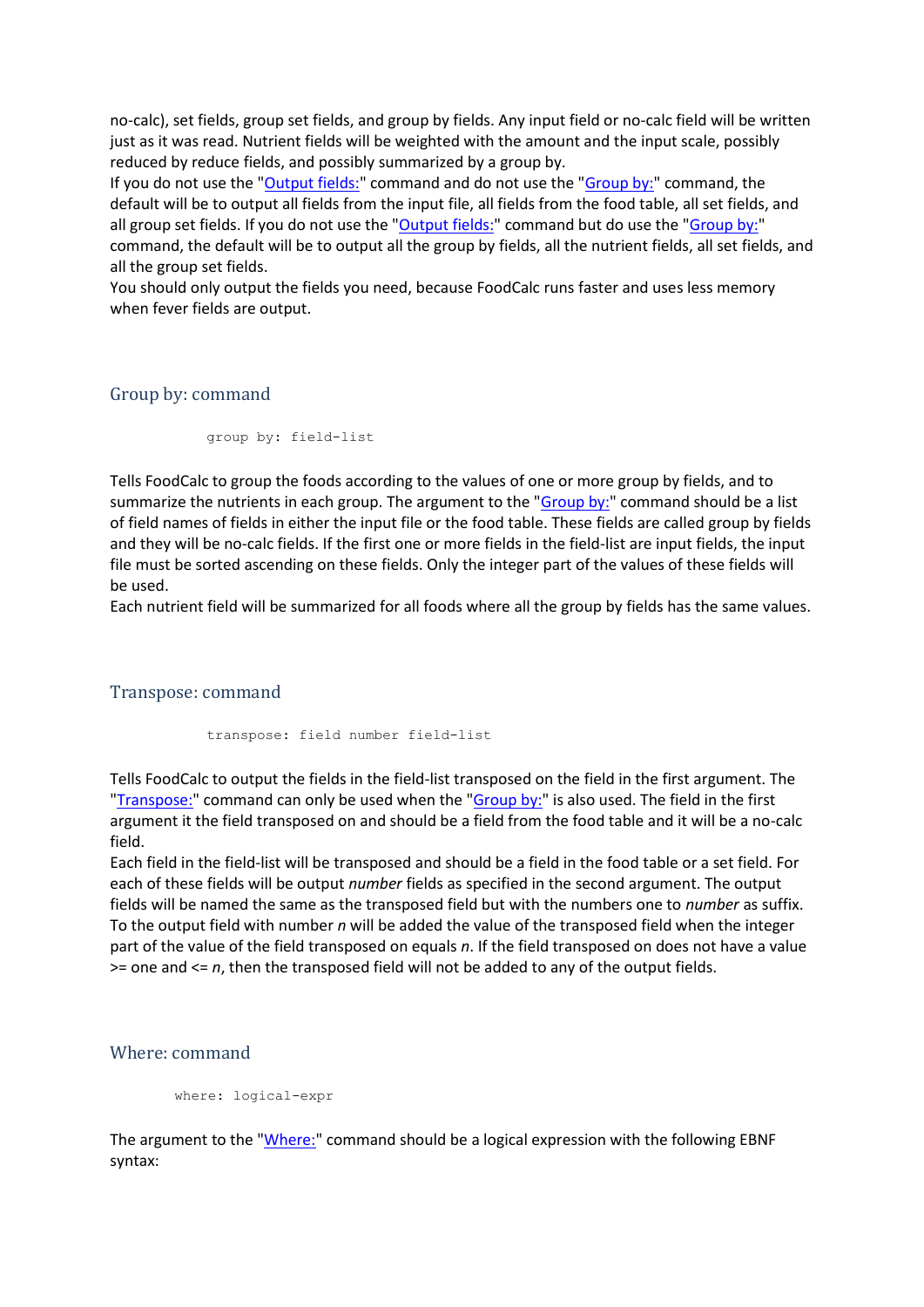| Lexp  | $: :=$        | Lexpl { $or$ Lexpl }                                                             |
|-------|---------------|----------------------------------------------------------------------------------|
| Lexp1 | $: : =$       | Lexp2 $\{$ and Lexp2 $\}$                                                        |
| Lexp2 | $\cdot : =$   | [ not ] Lexp3                                                                    |
| Lexp3 | $\cdot$ : $=$ | $Val = K > Val$                                                                  |
|       |               | Val $>>=$ Val $\left\{\rightarrow\right\}$ Vall                                  |
|       |               | Val $\langle \cdot   \cdot \rangle =$ Val $\langle \cdot   \cdot \rangle =$ Vall |
|       |               | Val [ $not$ ] in (Val {, Val })                                                  |
|       |               | (Lexp)                                                                           |
| Val   | $: :=$        | Field-name   Number                                                              |

Any fields in the logical expression must be food table fields or set field. The command selects only foods where the logical expression evaluate to true.

#### <span id="page-30-1"></span>If: command

+ if: field value-list

## **The "if:" command only exists for backward compatibility. You should now use the "where:" command!**

The first argument to the ["if:"](#page-30-1) command should be the name of a field in the food table. This field will be a no-calc field. The second argument should be a list of numbers. The command selects only foods where the value of the field equals one of the values in the second argument. If more than one ["if:"](#page-30-1) command are used, a food is selected if just one of the commands select the food.

#### <span id="page-30-2"></span>If not: command

if not: field value-list

#### **The "if not:" command only exists for backward compatibility. You should now use the "where:" command!**

The first argument to the ["if not:"](#page-30-2) command should be the name of a field in the food table. This field will be a no-calc field. The second argument should be a list of numbers. The command deselects foods where the value of the field equals one of the values in the second argument. If more than one ["if not:"](#page-30-2) command are used, a food is deselected if just one of the commands deselects the food.

# <span id="page-30-0"></span>**Version history**

#### **Version Comment**

- v1.0 Initial version
- v1.1 Treats carriage return as blank space. This allows us to read DOS/Windows files on UNIX systems. Fixes a few bugs.